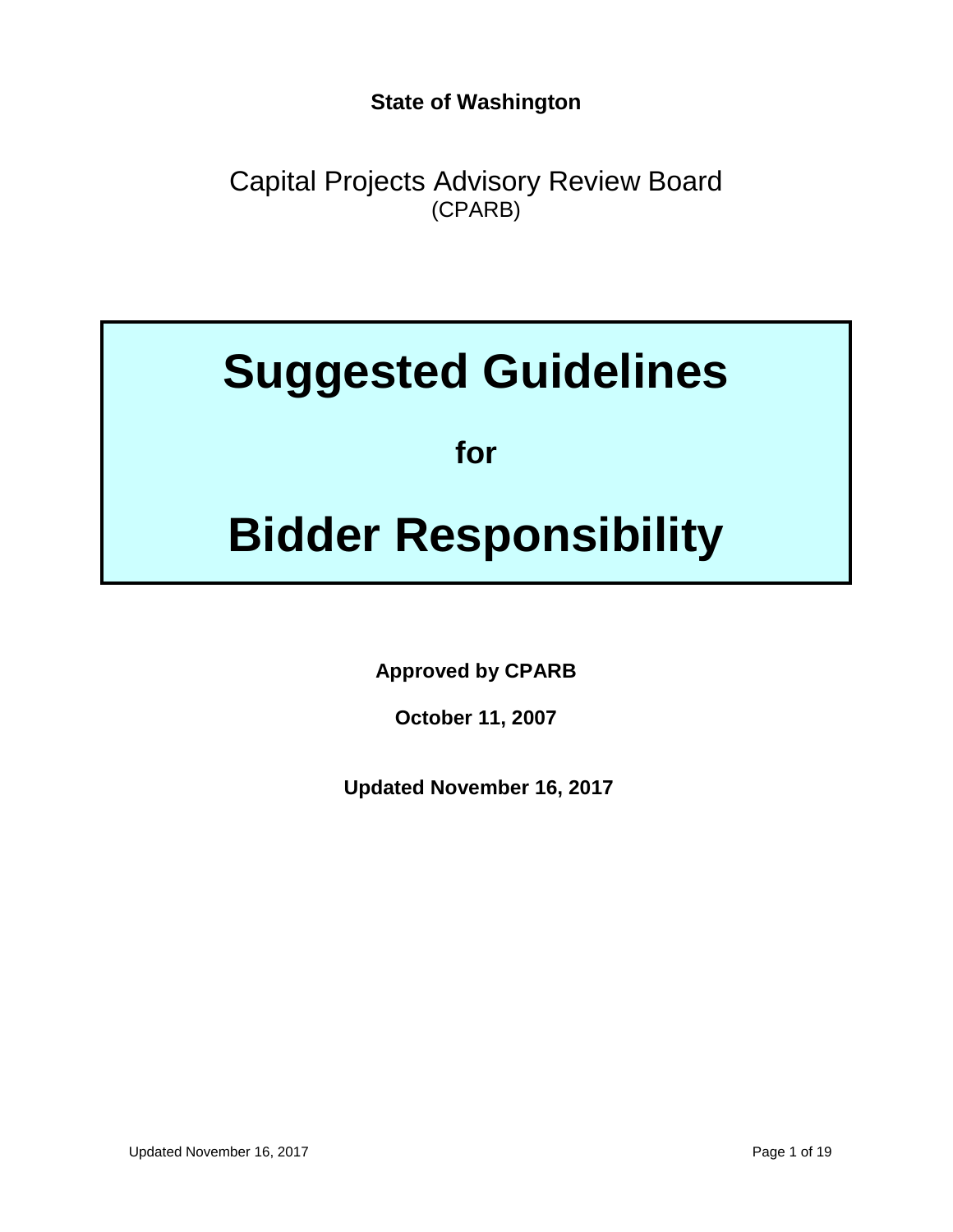### **Table of Contents**

• [Introduction](#page-3-0)

#### *Mandatory Requirements*

- [Bidder Responsibility Criteria \(mandatory\)](#page-4-0)
	- o Purpose and Goals
	- o The Law
	- o Suggested Language for Bidding Documents
	- o Documentation
- [Subcontractor Responsibility Criteria \(mandatory\)](#page-6-0)
	- o Purpose and Goals
	- o The Law
	- o Suggested Language for Contracts

### *Optional Tools*

- [Supplemental Bidder Responsibility Criteria \(optional\)](#page-8-0)
	- o Purpose and Goals
	- o The Law
	- o Definition
	- o Adequate Competition
	- o Changing Criteria During Bidding Period
	- o Collecting Documentation
	- o Bidder Fails to Submit Documentation
	- o Evaluating Bidder Responsibility
	- o Reference Checks
	- o Optional Remedy Period
	- o Appeal Process
	- o Impact on Project Schedule
	- o Elements of Supplemental Bidder Responsibility Criteria
	- o Information Required in Bidding Documents
	- o Suggested Language for Bidding Documents
	- o Developing Criteria
	- o Developing List of Documentation to be Submitted
	- o Example of Structure for Criteria and Documentation
	- o Standards for Declaring a Bidder Responsible
	- o Checklist for Developing Supplemental Bidder Responsibility Criteria
- **[Appendices](#page-19-0)** 
	- o [Appendix A:](#page-19-0) Examples of Supplemental Bidder Responsibility Criteria
	- o [Appendix B:](#page-24-0) Sample Supplemental Bidder Responsibility Language from Actual Projects
	- o Appendix C: Suggested Supplemental Bidder Responsibility Criteria Language for Bidding Documents
	- o **[Appendix D:](#page-30-0)** For Owners: Mandatory Bidder Responsibility Checklist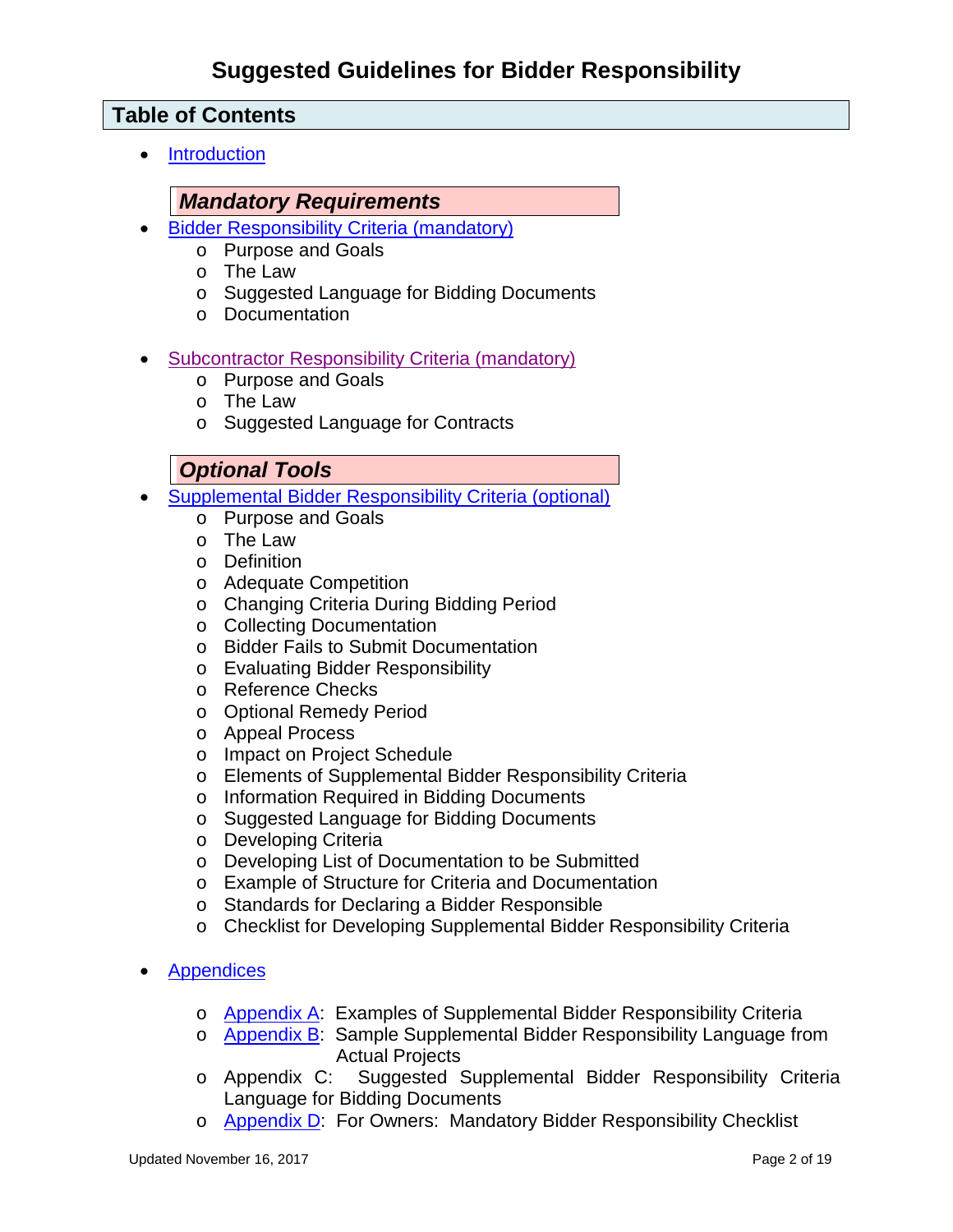- o [Appendix E:](#page-32-0) For Contractors and Subcontractors: Subcontractor Responsibility Checklist
- o Appendix F: Checklist for Developing Supplemental Bidder Responsibility **Criteria**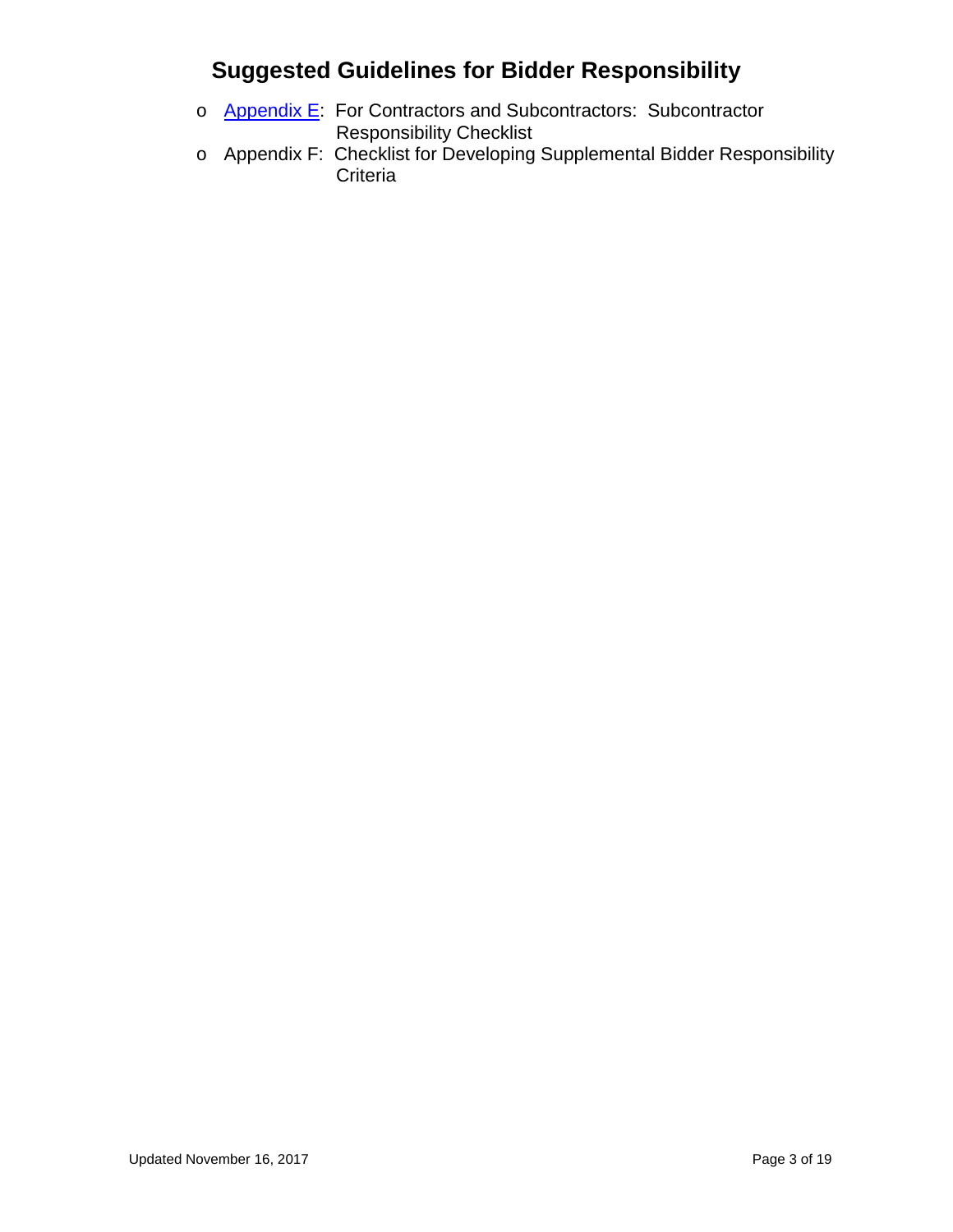#### <span id="page-3-0"></span>**Introduction**

In 2007, the legislature approved a new law regarding responsible bidder criteria for public works projects, codified in RCW [39.04.010,](https://app.leg.wa.gov/RCW/default.aspx?cite=39.04.010) [39.04.350,](https://app.leg.wa.gov/RCW/default.aspx?cite=39.04.350) and [39.06.020.](https://app.leg.wa.gov/RCW/default.aspx?cite=39.06.020)<sup>1</sup> The purpose of the law is to provide tools for public owners in the award of public works contracts that will help ensure that responsible contractors and subcontractors perform the work.

The legislation, effective July 22, 2007, addresses three major areas of bidder responsibility:

- 1. Bidder responsibility criteria (mandatory)
- 2. Supplemental bidder responsibility criteria (optional)
- 3. Subcontractor responsibility criteria (mandatory)

These Suggested Guidelines are in response to the charge in RCW [39.04.350](https://app.leg.wa.gov/RCW/default.aspx?cite=39.04.350) (4) for CPARB to develop Suggested Guidelines to assist public agencies in developing and implementing the bidder responsibility statute.<sup>[2](#page-3-2)</sup>

*Note:* These Suggested Guidelines are not legal advice. Public agencies with questions or issues related to the implementation of the bidder responsibility requirements should contact appropriate individuals, including but not limited to the agency's legal counsel, other management and technical personnel, or applicable governmental associations (i.e., Association of Washington Cities, Washington State Association of Counties, Washington Ports, etc.).

**Training:** As needed and resource permitting, CPARB, in conjunction with various industry stakeholders, may sponsor training for public agencies on the use of bidder responsibility criteria. Contact CPARB personnel as noted on CPARB's website [\(www.des.wa.gov/about/committees/CPARB\)](http://www.des.wa.gov/about/committees/CPARB) for more information.

1

<span id="page-3-1"></span><sup>1</sup> SHB 2010

<span id="page-3-2"></span><sup>2</sup> RCW [39.04.350](https://app.leg.wa.gov/RCW/default.aspx?cite=39.04.350) (4) requires that "The capital projects advisory review board created in RCW 39.10.800 shall develop suggested guidelines to assist the state and municipalities in developing supplemental bidder responsibility criteria. The guidelines must be posted on the board's web site." Note: RCW 39.10.800 was recodified as RCW 39.10.220.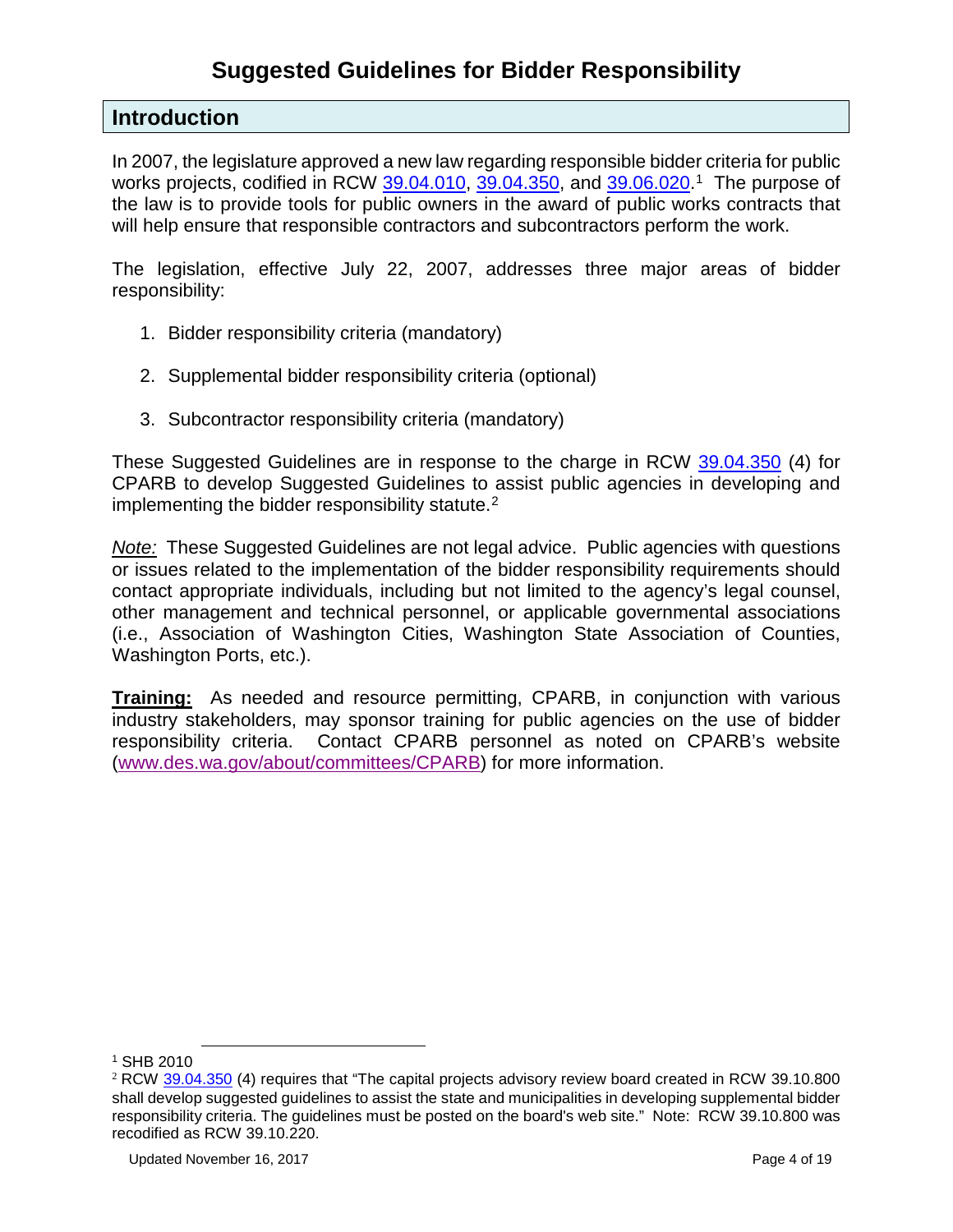### *Mandatory Requirements*

### <span id="page-4-0"></span>**Bidder Responsibility Criteria (mandatory)**

**Purpose and Goals:** The 2007 Legislature defined the term "responsible bidder" for public works contracts by amending RCW 39.04.010 and creating a new section RCW 39.04.350. To be considered a responsible bidder, the bidder must have a certificate of registration as a contractor at the time of bid submittal; a current state unified business identifier number; and if applicable, industrial insurance coverage for the bidder's employees working in Washington, an Employment Security Department number, and a state excise tax registration number. In addition, the bidder must not be disqualified from bidding on any public works contract under RCW 39.06.010 or 39.12.065(3). Most of these requirements existed prior to the enactment of RCW 39.04.350. Since the adoption of the bidder responsibility legislation in 2007, the Legislature has added additional mandatory bidder responsibility criteria pertaining to apprenticeship utilization. The law requires that public owners verify these items prior to award of a public works contract, and requires contractors and subcontractors to verify these items prior to execution of a subcontract.

**The Law:** The relevant portion of **RCW** 39.04.350 (1 and 2) states the following:

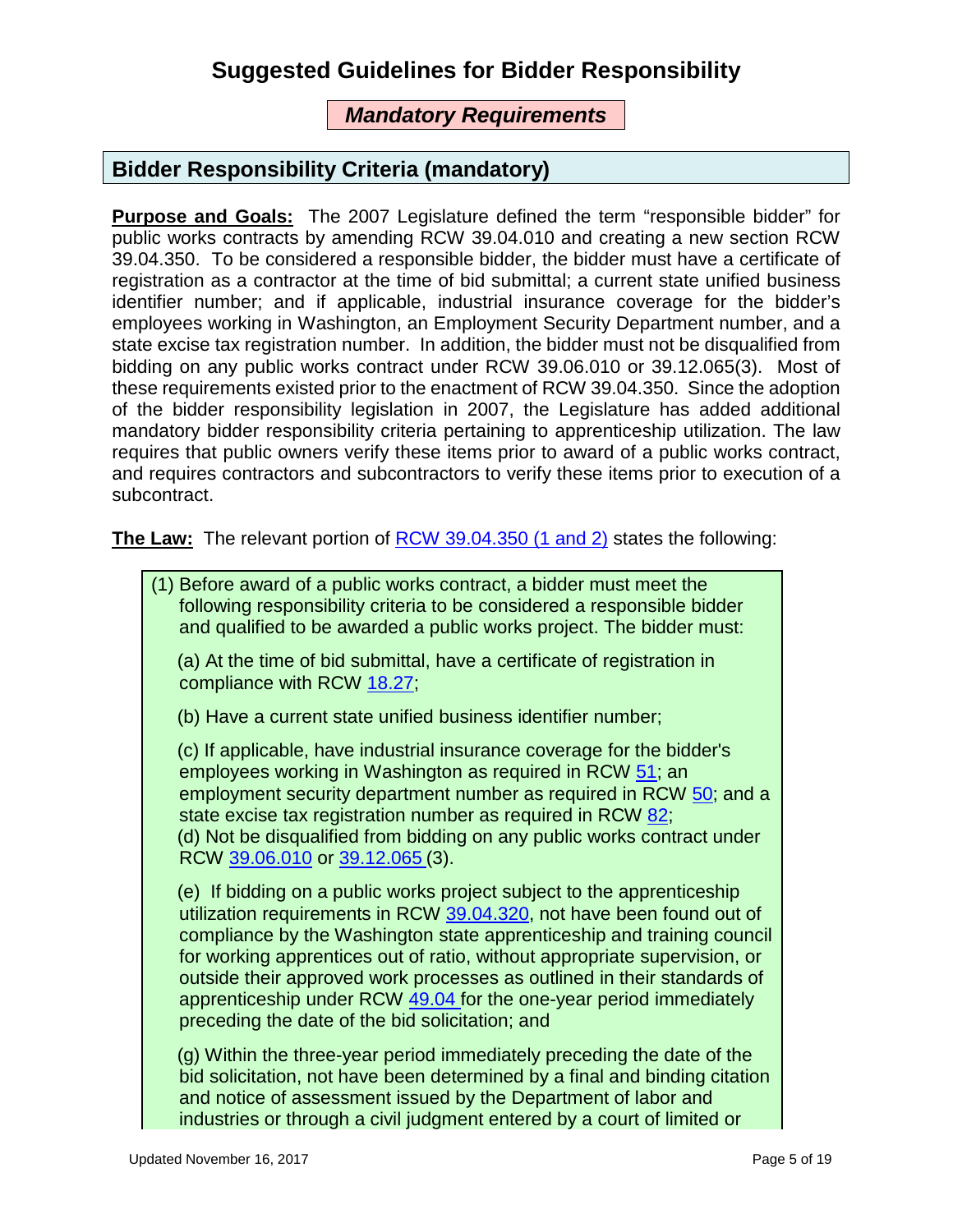general jurisdiction to have willfully violated, as defined in RCW [49.48.082,](http://app.leg.wa.gov/RCW/default.aspx?cite=49.48.082) any provision of RCW [49.46,](http://app.leg.wa.gov/RCW/default.aspx?cite=49.46) 49.48, or [49.52.](http://app.leg.wa.gov/RCW/default.aspx?cite=49.52)

(2) Before award of a public works contract, a bidder shall submit to the contracting agency a signed statement in accordance with RCW [9A.72.085](http://app.leg.wa.gov/RCW/default.aspx?cite=9A.72.085) verifying under penalty of perjury that the bidder is in compliance with the responsible bidder criteria requirement of subsection (1)(g) of this section. A contracting agency may award a contract in reasonable reliance upon such a sworn statement.

**Suggested Language for Bidding Documents:** The following is suggested language for bidding documents addressing the requirements for mandatory bidder responsibility criteria:

#### Bidder Responsibility Criteria

- A. It is the intent of Owner to award a contract to the low responsible bidder. Before award, the bidder must meet the following bidder responsibility criteria to be considered a responsible bidder. The bidder may be required by the Owner to submit documentation demonstrating compliance with the criteria. The bidder must:
	- 1. At the time of bid submittal, have a current certificate of registration as a contractor in compliance with RCW [18.27;](http://apps.leg.wa.gov/rcw/default.aspx?cite=18.27)
	- 2. Have a current Washington Unified Business Identifier (UBI) number;
	- 3. If applicable:
		- a. Have Industrial Insurance (workers' compensation) coverage for the bidder's employees working in Washington, as required in RCW [51;](http://apps.leg.wa.gov/rcw/default.aspx?cite=51)
		- b. Have a Washington Employment Security Department number, as required in RCW [50;](http://apps.leg.wa.gov/rcw/default.aspx?cite=50)
		- c. Have a Washington Department of Revenue state excise tax registration number, as required in RCW [82;](http://apps.leg.wa.gov/rcw/default.aspx?cite=82)
	- 4. Not be disqualified from bidding on any public works contract under RCW [39.06.010](http://apps.leg.wa.gov/rcw/default.aspx?cite=39.06.010) or [39.12.065\(](http://apps.leg.wa.gov/rcw/default.aspx?cite=39.12.065)3).
	- 5. For public works projects subject to the apprenticeship utilization requirements of RCW [39.04.320,](http://apps.leg.wa.gov/rcw/default.aspx?cite=39.04.320) not have been found out of compliance by the Washington state apprenticeship and training council for working apprentices out of ratio, without appropriate supervision, or outside their approved work processes as outlined in their standards of apprenticeship under RCW [49.04](http://apps.leg.wa.gov/rcw/default.aspx?cite=49.04) for the one-year period immediately preceding the first date of advertising for the project.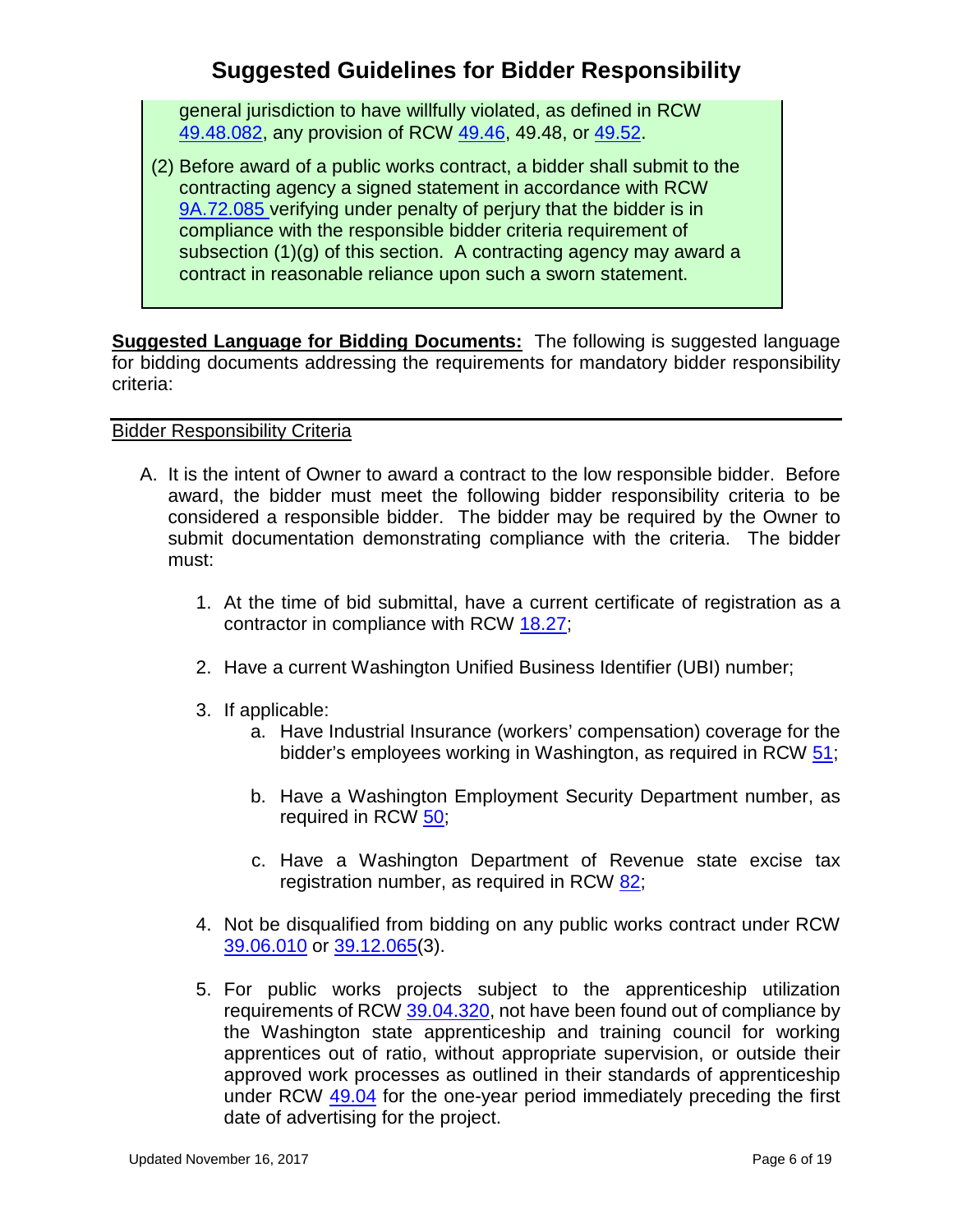6. Within the three-year period immediately preceding the date of the bid solicitation, not have been determined by a final and binding citation and notice of assessment issued by the department of labor and industries or through a civil judgment entered by a court of limited or general jurisdiction to have willfully violated, as defined in RCW [49.48.082,](http://app.leg.wa.gov/RCW/default.aspx?cite=49.48.082) any provision of RCW [49.46,](http://apps.leg.wa.gov/RCW/default.aspx?cite=49.46) [49.48,](http://app.leg.wa.gov/RCW/default.aspx?cite=49.48) or [49.52.](http://app.leg.wa.gov/rcw/default.aspx?cite=49.52) A bidder shall submit a signed Contractor Certification form with the bid form regarding this wage theft prevention responsible bidder criteria.

**Documentation:** It is advisable for audit purposes that Owners maintain documentation in their contract files demonstrating that the bidder met all of the bidder responsibility criteria. With respect to maintaining documentation of a bidder's UBI number, such an action is required by the three statutes referenced in RCW [39.06.010](http://app.leg.wa.gov/RCW/default.aspx?cite=39.06&full=true#39.06.010) (2).

### <span id="page-6-0"></span>**Subcontractor Responsibility Criteria (mandatory)**

**Purpose and Goals:** RCW [39.06.020](http://app.leg.wa.gov/RCW/default.aspx?cite=39.06.020) requires that public works contractors and subcontractors verify that any subcontractors they directly hire meet the responsibility criteria for the project at the time of subcontract execution. In addition to verifying the bidder responsibility criteria (mandatory) discussed at the beginning of these Suggested Guidelines, the contractor or subcontractor must also verify that a subcontractor has an electrical contractor license or elevator contractor license, if required.

**The Law:** [RCW 39.06.020](http://apps.leg.wa.gov/rcw/supdefault.aspx?cite=39.06.020) states the following:

A public works contractor must verify responsibility criteria for each first tier subcontractor, and a subcontractor of any tier that hires other subcontractors must verify responsibility criteria for each of its subcontractors. Verification shall include that each subcontractor, at the time of subcontract execution, meets the responsibility criteria listed in RCW [39.04.350](http://apps.leg.wa.gov/rcw/supdefault.aspx?cite=39.04.350) (1) and possesses an electrical contractor license, if required by RCW [19.28,](http://apps.leg.wa.gov/rcw/supdefault.aspx?cite=19.28) or an elevator contractor license, if required by RCW [70.87.](http://apps.leg.wa.gov/RCW/default.aspx?cite=70.87) This verification requirement, as well as the responsibility criteria, must be included in every public works contract and subcontract of every tier.

**Suggested Language for Contracts:** The following is suggested contract language for Owners to include in their public works contracts regarding subcontractor responsibility criteria:

Subcontractor Responsibility:

A. The Contractor shall include the language of this section in each of its first tier subcontracts, and shall require each of its subcontractors to include the same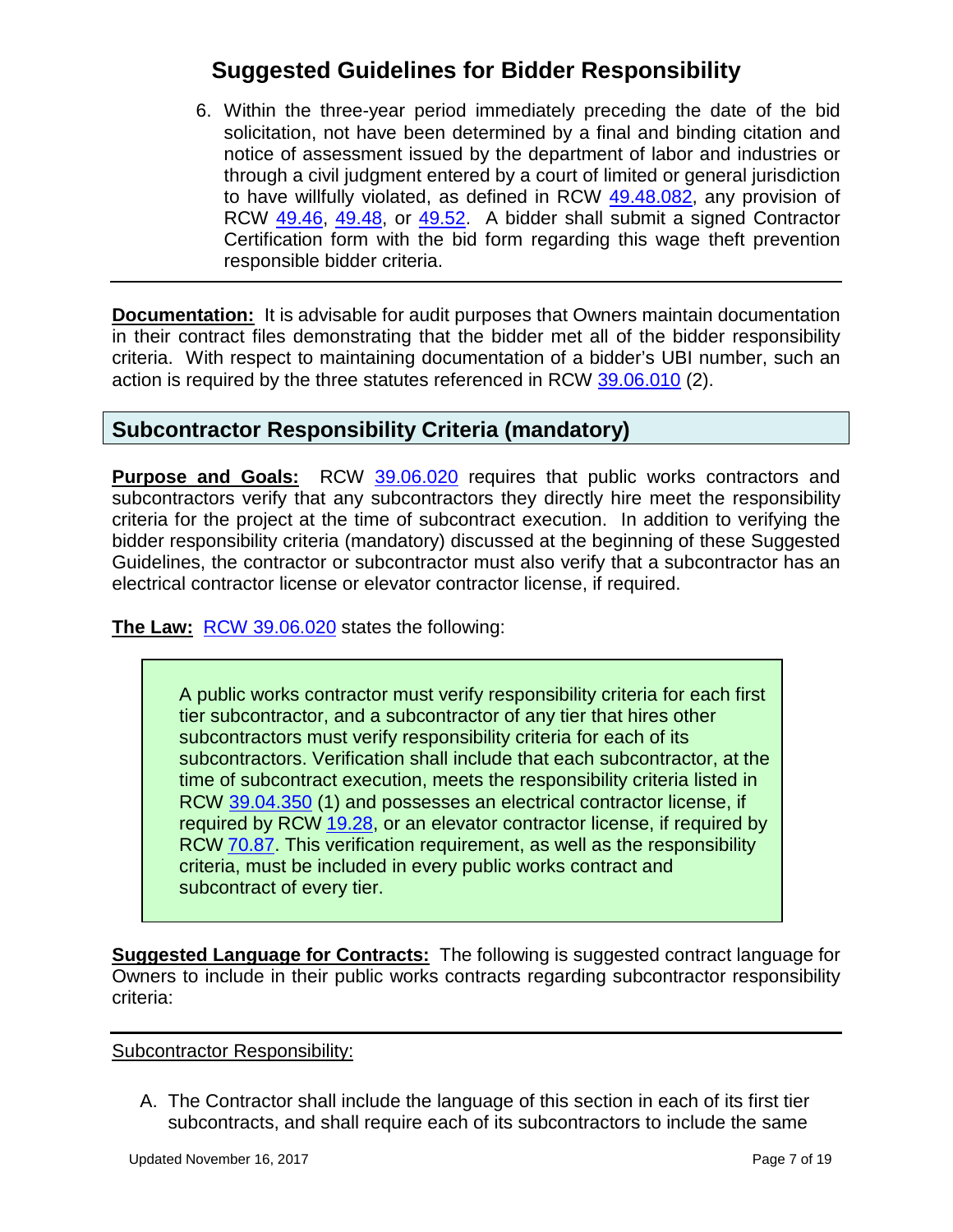language of this section in each of their subcontracts, adjusting only as necessary the terms used for the contracting parties. Upon request of the Owner, the Contractor shall promptly provide documentation to the Owner demonstrating that the subcontractor meets the subcontractor responsibility criteria below. The requirements of this section apply to all subcontractors regardless of tier.

- B. At the time of subcontract execution, the Contractor shall verify that each of its first tier subcontractors meets the following bidder responsibility criteria:
	- 1. Have a current certificate of registration in compliance with RCW 18.27, which must have been in effect at the time of subcontract bid submittal;
	- 2. Have a current Washington Unified Business Identifier (UBI) number;
	- 3. If applicable, have:
		- a. Have Industrial Insurance (workers' compensation) coverage for the subcontractor's employees working in Washington, as required in RCW 51;
		- b. A Washington Employment Security Department number, as required in RCW 50;
		- c. A Washington Department of Revenue state excise tax registration number, as required in RCW 82;
		- d. An electrical contractor license, if required by RCW 19.28;
		- e. An elevator contractor license, if required by RCW 70.87.
	- 4. Not be disqualified from bidding on any public works contract under RCW 39.06.010 or 39.12.065 (3).
	- 5. For public works projects subject to the apprenticeship utilization requirements of RCW 39.04.320, not have been found out of compliance by the Washington state apprenticeship and training council for working apprentices out of ratio, without appropriate supervision, or outside their approved work processes as outlined in their standards of apprenticeship under RCW 49.04 for the one-year period immediately preceding the first date of advertising for the project.
	- 6. Within the three-year period immediately preceding the date of the bid solicitation, not have been determined by a final and binding citation and notice of assessment issued by the department of labor and industries or through a civil judgment entered by a court of limited or general jurisdiction to have willfully violated, as defined in RCW 49.48.082, any provision of RCW 49.46, 49.48, or 49.52.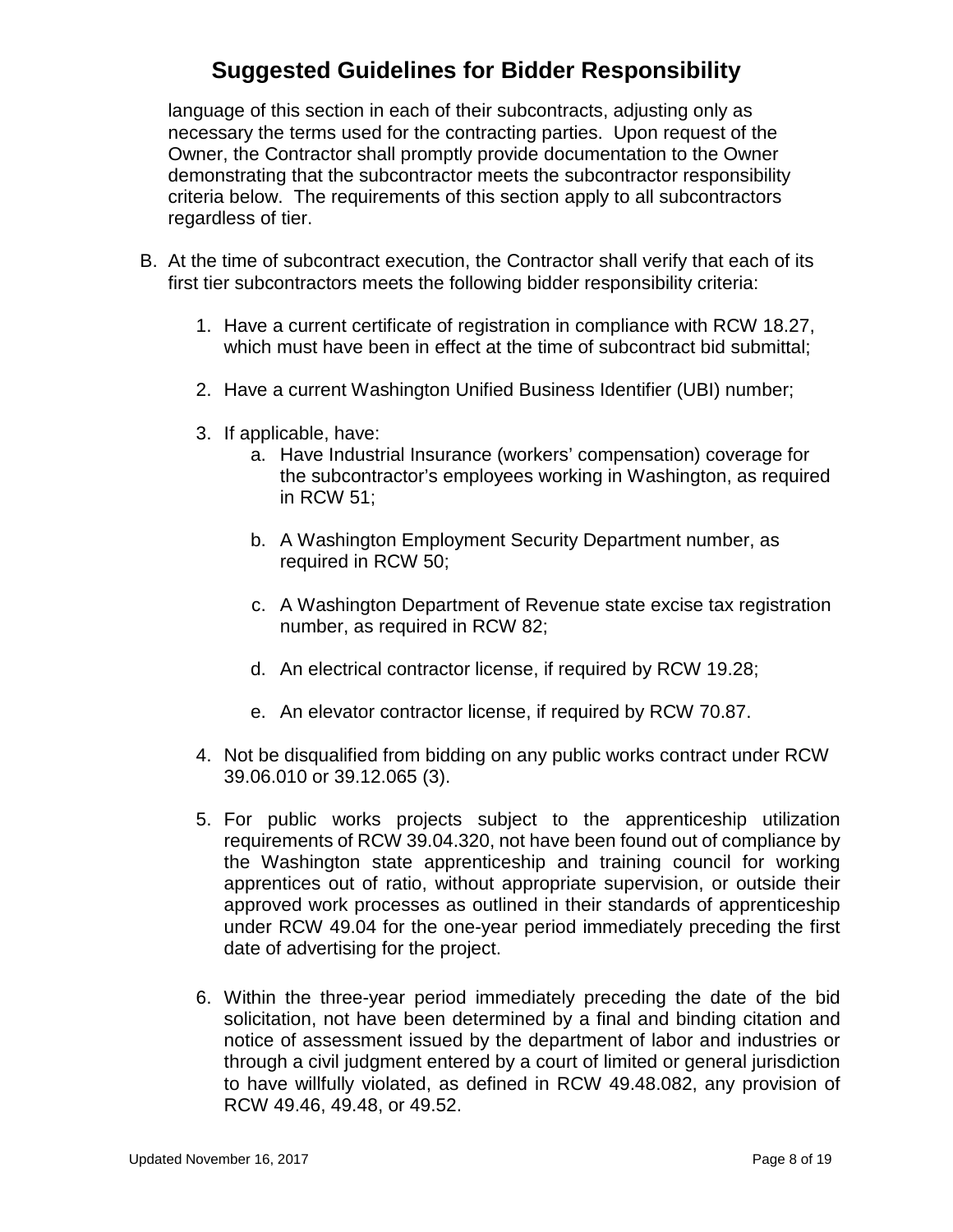### *Optional Tools*

### <span id="page-8-0"></span>**Supplemental Bidder Responsibility Criteria (optional)**

**Purpose and Goals:** In developing these Suggested Guidelines for Supplemental Bidder Responsibility Criteria, CPARB notes the following purposes and goals:

- RCW 39.04.350 (3) specifically authorizes public owners to develop Supplemental Bidder Responsibility Criteria applicable to particular projects. Public owners are *not required* to adopt Supplemental Bidder Responsibility Criteria. However, if a public owner chooses to adopt Supplemental Bidder Responsibility Criteria, the law provides statutory requirements that public owners and bidders must follow.
- These Suggested Guidelines are only suggestions to help provide a framework for public agencies. They are not requirements, except as the Suggested Guidelines specifically reference provisions of the law.
- Each public agency adopting Supplemental Bidder Responsibility Criteria is responsible for making its own decisions, consistent with the requirements of RCW 39.04.350 (3), as to what Supplemental Bidder Responsibility Criteria to include in bidding documents.
- To avoid challenges to a bidding process that includes Supplemental Bidder Responsibility Criteria, public agencies should make efforts to ensure that their use of supplemental criteria is deliberate, documented, and defensible, and that the criteria used are relevant to the project.
- In establishing Supplemental Bidder Responsibility Criteria, the competing interests of public agencies and contractors must be balanced. The public agency's interests to ensure that a responsible contractor builds the project must be weighed against the competing interest to ensure that the procurement encourages sufficient competition from the contracting community, without unduly restricting the pool of qualified bidders. Only when these two interests are balanced will the public obtain the work at the best price.
- It is not CPARB's intent that these Suggested Guidelines be used either by contractors or auditors to demonstrate that a public agency's establishment of Supplemental Bidder Responsibility Criteria is deficient for failure to follow these Suggested Guidelines.
- Adopting Supplemental Bidder Responsibility Criteria applicable to all projects is not recommended, unless a public agency utilizes some or all of the examples of generic Supplemental Bidder Responsibility Criteria found in Appendix A. Instead, Supplemental Bidder Responsibility Criteria should be carefully crafted for each project based on the specific constraints of each project.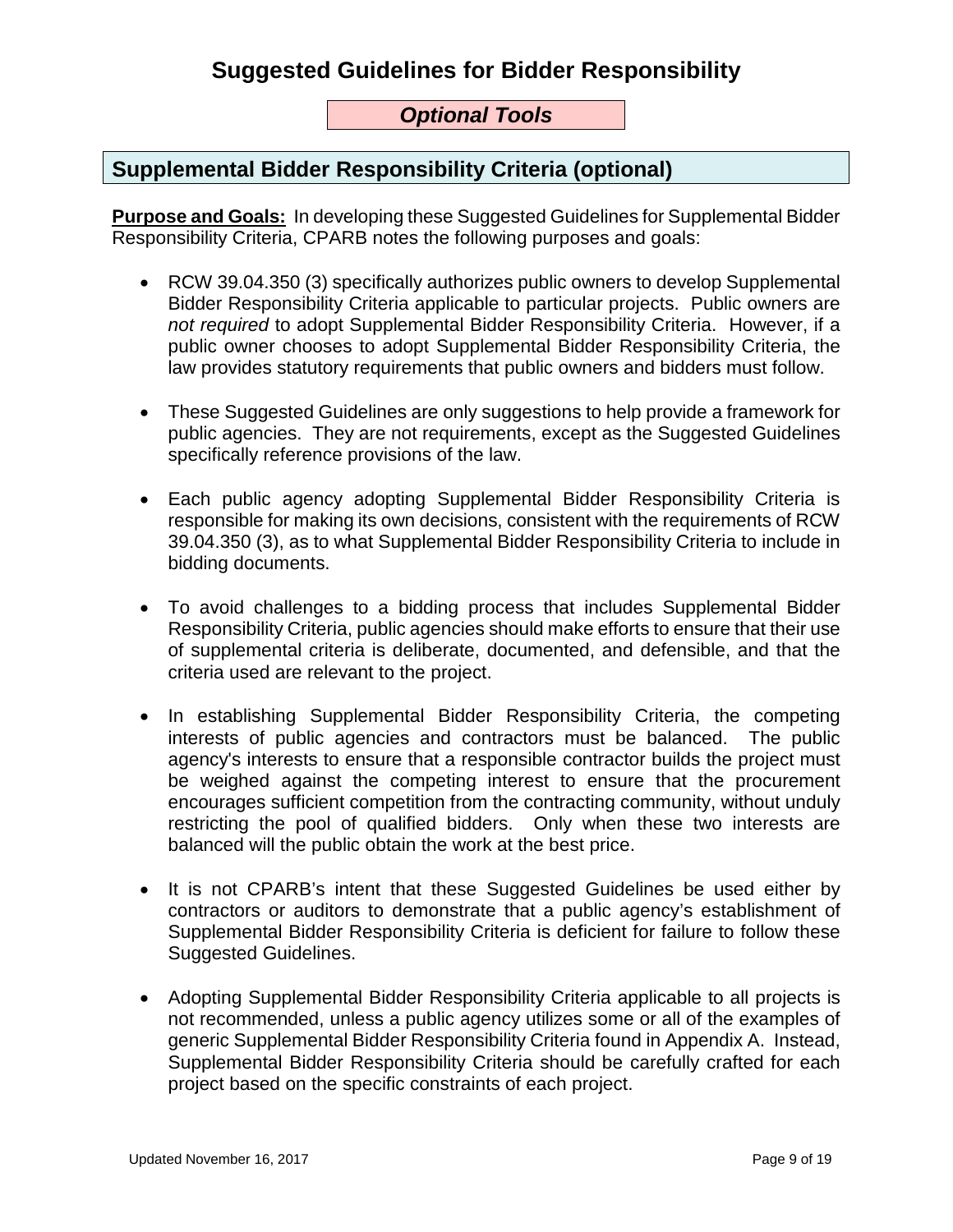**The Law:** [RCW 39.04.350 \(3\)](http://apps.leg.wa.gov/rcw/supdefault.aspx?cite=39.04.350) states the following:

- (3) In addition to the bidder responsibility criteria in subsection (1) of this section, the state or municipality may adopt relevant supplemental criteria for determining bidder responsibility applicable to a particular project which the bidder must meet.
- (a) Supplemental criteria for determining bidder responsibility, including the basis for evaluation and the deadline for appealing a determination that a bidder is not responsible, must be provided in the invitation to bid or bidding documents.
- (b) In a timely manner before the bid submittal deadline, a potential bidder may request that the state or municipality modify the supplemental criteria. The state or municipality must evaluate the information submitted by the potential bidder and respond before the bid submittal deadline. If the evaluation results in a change of the criteria, the state or municipality must issue an addendum to the bidding documents identifying the new criteria.
- (c) If the bidder fails to supply information requested concerning responsibility within the time and manner specified in the bid documents, the state or municipality may base its determination of responsibility upon any available information related to the supplemental criteria or may find the bidder not responsible.
- (d) If the state or municipality determines a bidder to be not responsible, the state or municipality must provide, in writing, the reasons for the determination. The bidder may appeal the determination within the time period specified in the bidding documents by presenting additional information to the state or municipality. The state or municipality must consider the additional information before issuing its final determination. If the final determination affirms that the bidder is not responsible, the state or municipality may not execute a contract with any other bidder until two business days after the bidder determined to be not responsible has received the final determination.

**Definition:** Supplemental Bidder Responsibility Criteria describe the relevant experience, training, and/or certification requirements or qualifications that must be met by the low bidder. Criteria may also include experience and other qualifications of the bidder's subcontractors, suppliers, or employees who will be performing specific work on the project.[3](#page-9-0) An Owner must make its determination of whether the bidder with the low responsive bid meets the Supplemental Bidder Responsibility Criteria and is a

<span id="page-9-0"></span><sup>-</sup><sup>3</sup> Supplemental Bidder Responsibility Criteria are included in bidding documents and are different from prequalification. In pre-qualification, bids are only accepted from bidders whose qualifications have been evaluated ahead of time as meeting certain criteria. With Supplemental Bidder Responsibility Criteria, the evaluation of whether a bidder meets the criteria is determined after bid submittal.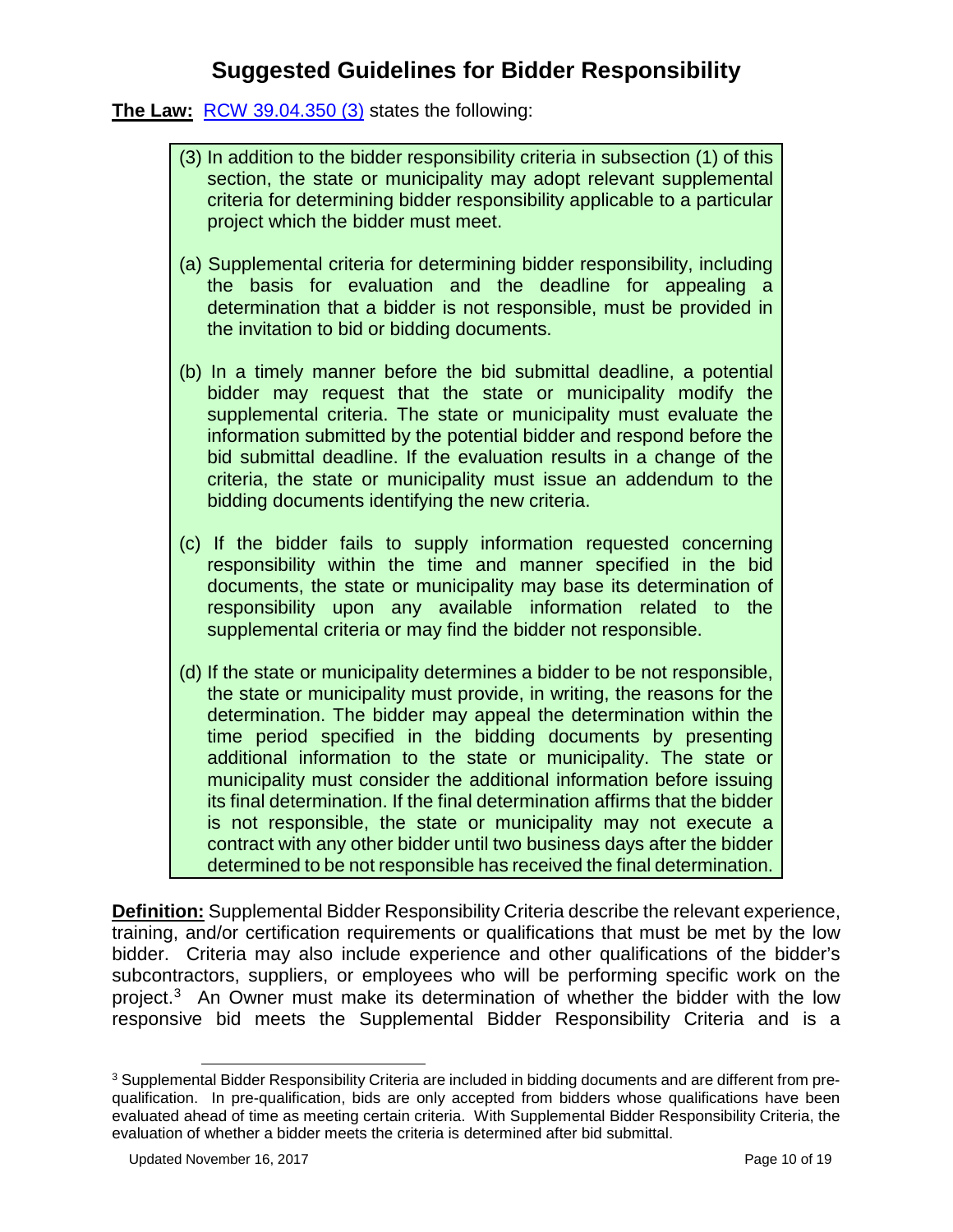responsible bidder before award of the contract. Refer to Appendix A for examples of Supplemental Bidder Responsibility Criteria that an Owner may choose to utilize. Refer to Appendix B for examples of language from actual bidding documents of various Owners.

**Adequate Competition:** Supplemental Bidder Responsibility Criteria should not be written in such a way as to unduly restrict the pool of available qualified bidders. As part of the process of developing the criteria, Owners should have an understanding of how many potential bidders would meet or exceed the criteria. Such an understanding may be developed through discussions with other Owners, with consultants, or by contacting others involved in the construction industry. If a consultant to the Owner develops the draft criteria, it is important for the Owner to still have an understanding of how many potential bidders meet the criteria.

**Changing Criteria During Bidding Period:** To ensure that potential bidders are aware of the Supplemental Bidder Responsibility Criteria, an Owner may want to highlight the existence of the criteria in the public advertisement. During the bidding period, a potential bidder who believes that the Supplemental Bidder Responsibility Criteria will exclude them from bidding may request the Owner to consider modifying the criteria. The Owner shall evaluate any such requests, and if a decision is made by the Owner to modify the criteria, such modification shall be communicated to all bidders and plan holders via the issuance of an addendum to the bidding documents.<sup>4</sup> Likewise, in the event the Owner determines not to modify the criteria, the Owner is encouraged to notify the requesting bidder of its decision. In the interest of maintaining transparency in the bidding process, it is considered a good practice to describe (in the bidding documents) the process and right of potential bidders to request that the Supplemental Bidder Responsibility Criteria be modified.

The following is suggested contract language for Owners to include in public works bidding documents, which advises bidders of their right to question, and request changes to the Supplemental Bidder Responsibility Criteria during the bidding period:

Request to Change Criteria during Bidding: Bidders with concerns about the relevancy or restrictiveness of the Supplemental Bidder Responsibility Criteria required in these bidding documents may make or submit requests to the Owner to modify the criteria. Such requests shall be in writing, describe the nature of the concerns, and propose specific modifications to the criteria that will make the criteria more relevant and/or less restrictive of competition. Bidders should submit such requests to the Owner no later than  $\Box$  business days prior to the bid submittal deadline and address the request to **Legier** 

Owners are encouraged to identify in the bidding documents (see blank in paragraph above) the name of a person in a higher level position in the Owner's organization, and not simply list the specification writer or project manager.

Updated November 16, 2017 **Page 11 of 19** 

<span id="page-10-0"></span><sup>-</sup><sup>4</sup> RCW 39.04.350 (3) (b)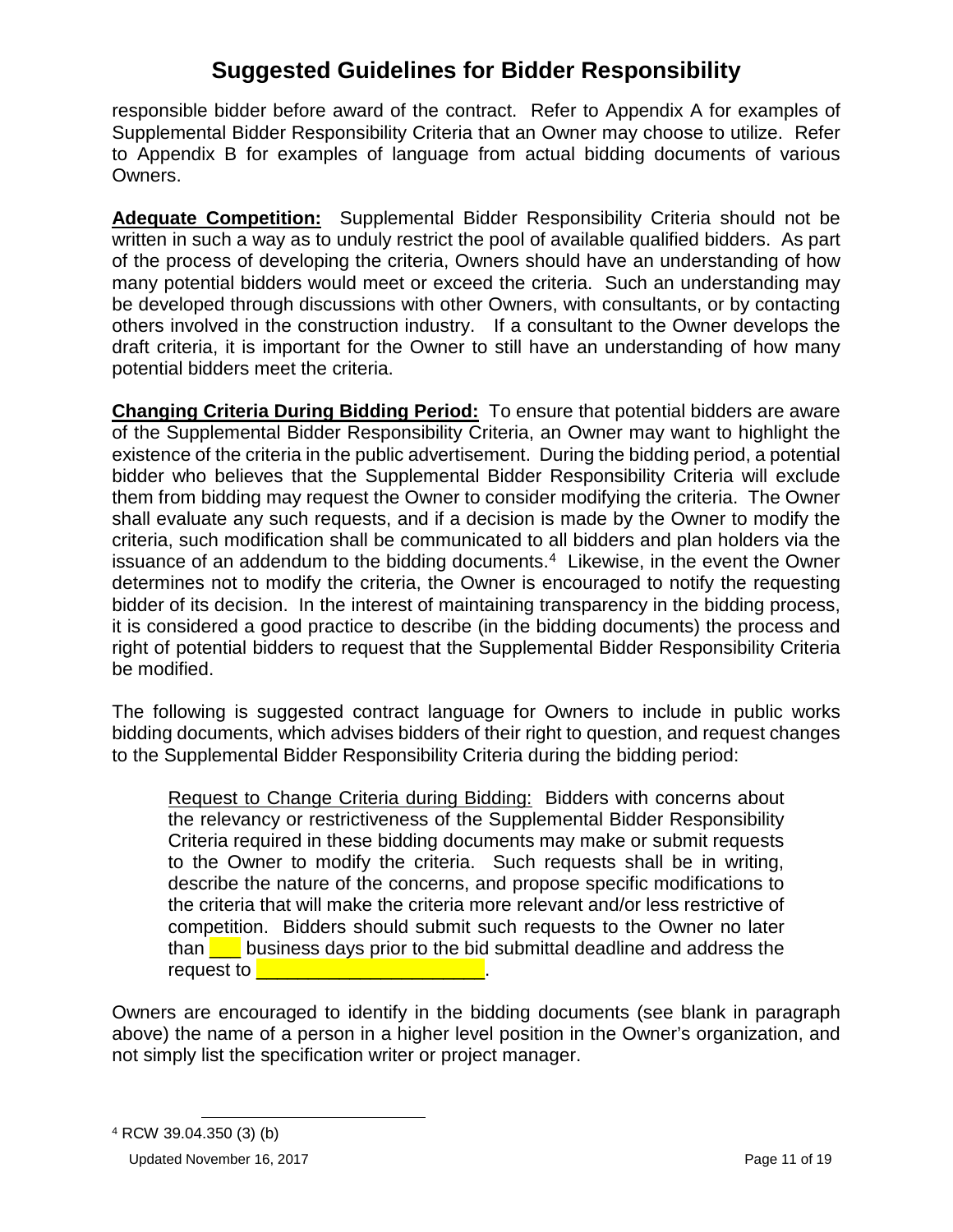**Collecting Documentation:** After bid opening<sup>[5](#page-11-0)</sup> and within the time period specified in the bidding documents, the low bidder must submit to the Owner the documentation required by the bidding documents for evaluation by the Owner on whether the bidder meets the Supplemental Bidder Responsibility Criteria and is a responsible bidder.<sup>[6](#page-11-1)</sup>

In the interests of meeting a project's schedule, an Owner may request that the next lowest bidder(s) also submit the documentation.

**Bidder Fails to Submit Documentation:** If a bidder does not submit the documentation required by the bidding documents to demonstrate compliance with the Supplemental Bidder Responsibility Criteria within the time period specified in the bidding documents, the Owner may:

- Find the bidder not responsible, or
- Find the bidder responsible based upon any available information that demonstrates that the bidder meets the Supplemental Bidder Responsibility Criteria. The Owner should be prepared to justify this decision to other bidders upon request.

**Evaluating Bidder Responsibility:** The Owner evaluates the documentation submitted by the low bidder to determine if the bidder meets the Supplemental Bidder Responsibility Criteria. Determination of bidder responsibility by the Owner must be made prior to award of the contract. If, in the interest of meeting the project's schedule, the Owner has requested other bidders to submit documentation, they should be evaluated in the same manner as the low bidder. Evaluation of bidder responsibility is not to determine whether one bidder has better qualifications than another. The test is whether the low bidder meets the Supplemental Bidder Responsibility Criteria or not. If not, then the second low bidder's documentation is evaluated to determine if they are responsible. Evaluation of multiple bidders may occur concurrently.

**Reference Checks:** The Owner may conduct reference checks for the bidder whose bid is under consideration for award. In the event that information obtained from the reference checks:

- Reveals that the bidder does not meet the Supplemental Bidder Responsibility Criteria; or
- Indicates concerns about the bidder's performance on projects identified as meeting the Supplemental Bidder Responsibility Criteria, which may include, but not be limited to the quality of construction, the bidder's management of subcontractors, timeliness of required submittals, and safety record on the project;

-

<span id="page-11-0"></span><sup>5</sup> While an Owner "may" request such documentation to be submitted with the bid, this is not recommended as it can lead to a non-responsive bid if the bidder fails to submit the documentation. In addition, requiring such documentation with the bid takes away from the focus of the bidder on submitting a competitive bid, and requires all bidders to submit the documentation.

<span id="page-11-1"></span><sup>&</sup>lt;sup>6</sup> A bidder must meet not only any Supplemental Bidder Responsibility Criteria in order to be determined to be responsible, but must also meet the mandatory bidder responsibility criteria.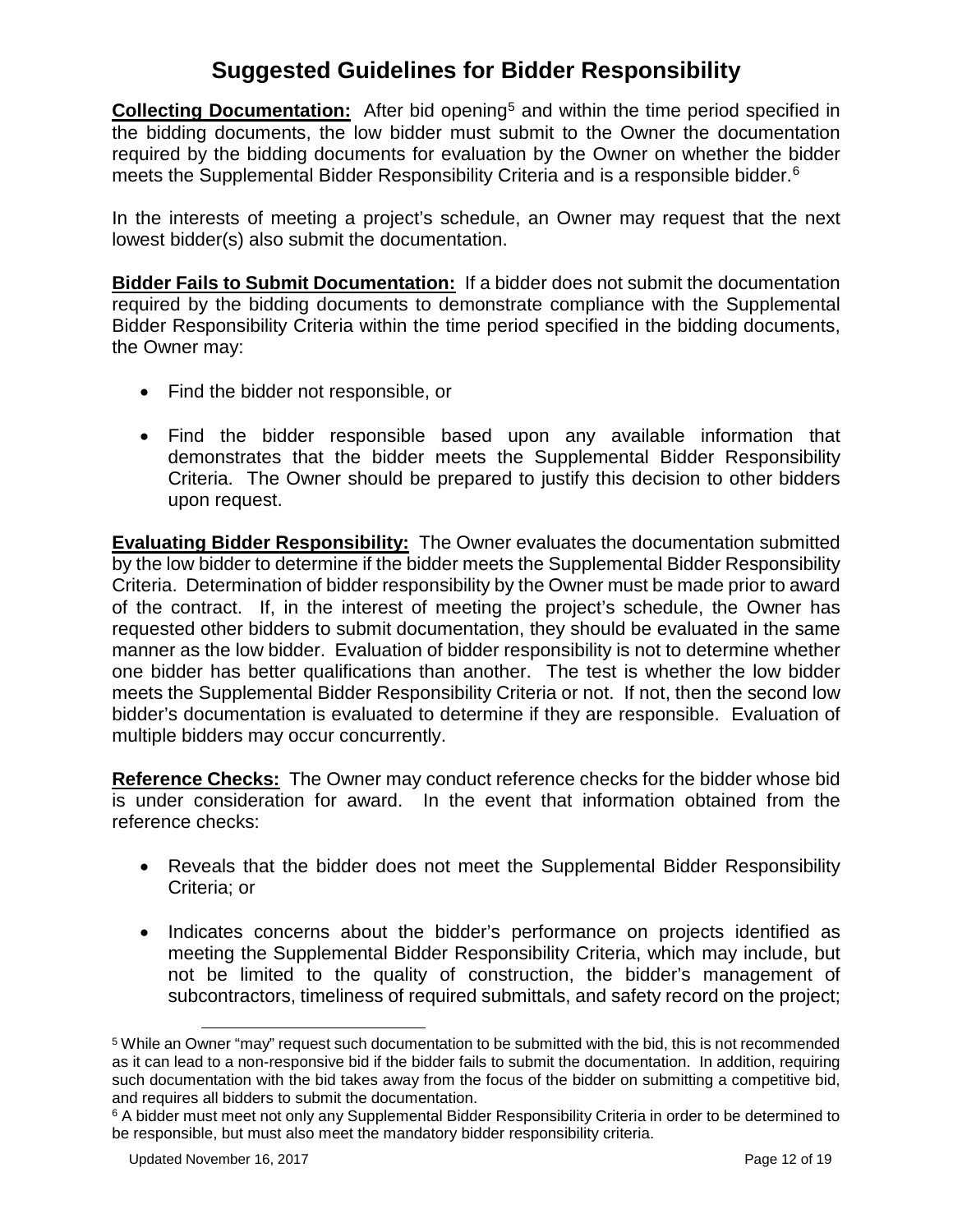or

• Indicates other concerns about the bidder's ability to successfully perform the work,

the Owner may determine that the bidder is not a responsible bidder. Prior to making such a determination that a bidder is not responsible based on information received through reference checks, the Owner is encouraged to discuss with the bidder the information obtained from the references, and provide the bidder with the opportunity to offer explanations that may help inform whether the Owner declares the bidder not responsible.

In conducting reference checks, the Owner may include itself as a reference if the bidder has performed work for the Owner, even if the bidder did not identify the Owner as a reference.

If the Owner determines the bidder is not a responsible bidder, subject to following the requirements of the appeal process (see below)<sup>7</sup>, the Owner may award the contract to the next lowest bidder who meets the Supplemental Bidder Responsibility Criteria and whose reference checks validate the ability of the bidder to successfully perform the work. The Owner is encouraged to use the same process in checking references for any bidders other than the low bidder.

**Optional Remedy Period:** If the Owner determines that the bidder does not meet one or more of the Supplemental Bidder Responsibility Criteria based on its evaluation of the documentation submitted by the bidder and reference checks conducted, the Owner may provide the bidder with the opportunity to submit different or additional information in an effort to be deemed responsible. For example, this may involve the bidder proposing a different subcontractor if the originally proposed subcontractor did not meet the criteria,<sup>[8](#page-12-1)</sup> or proposing a different superintendent who meets the Supplemental Bidder Responsibility Criteria.

**Appeal Process:** If an Owner determines that a bidder does not meet the Supplemental Bidder Responsibility Criteria, it shall provide in writing to the bidder the reasons for determining that the bidder is not a responsible bidder. The bidder may appeal such a determination within the appeal period specified in the bidding documents and submit additional supporting documentation with its appeal. The Owner must consider such an appeal and additional information. After review, if the Owner determines that the bidder is still not a responsible bidder, the Owner shall issue in writing its final determination. The Owner shall not execute a contract to another bidder until two (2) business days after the bidder receives the Owner's final determination that the bidder is not a responsible bidder.<sup>[9](#page-12-2)</sup>

<span id="page-12-0"></span><sup>-</sup><sup>7</sup> Subject to complying with the requirements of RCW 39.04.350 (3)(d) regarding the appeal process for bidders determined to not be responsible bidders.

<span id="page-12-1"></span><sup>8</sup> If the subcontractor to be substituted was listed on a subcontractors list required by RCW 39.30.060, the requirements of that law would apply with respect to any cause of action that the substituted subcontractor may wish to pursue against the bidder.

<span id="page-12-2"></span><sup>9</sup> RCW 39.04.350 (3) (d)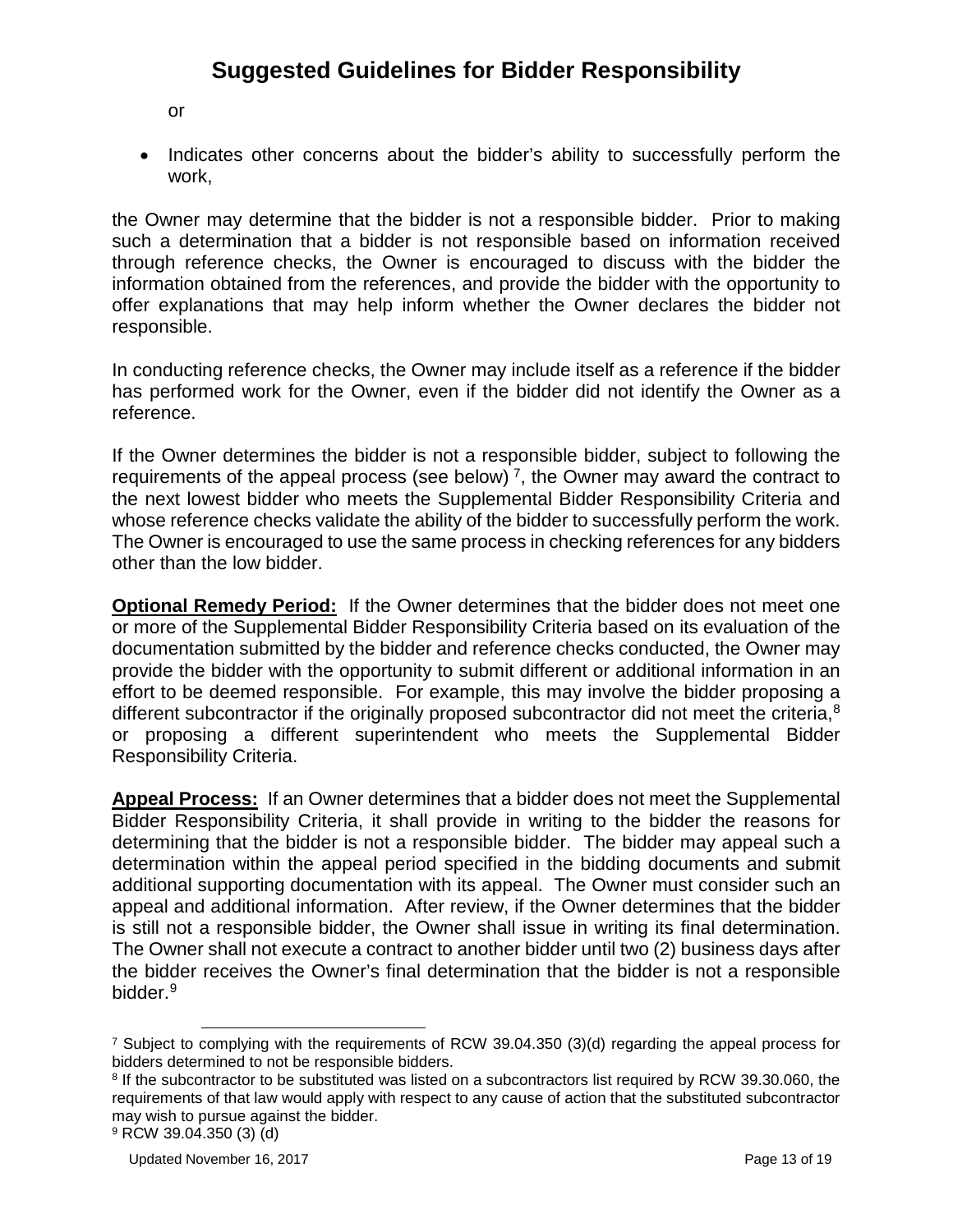**Impact on Project Schedule:** Owners should be aware that development and evaluation of Supplemental Bidder Responsibility Criteria may add additional time to the project schedule. This may occur due to a variety of reasons, including but not limited to the time required to address the following:

- Develop the criteria;
- Evaluate the bidder's documentation;
- Consider an appeal from a bidder determined not to be responsible;
- Deal with a protest from another bidder that the low bidder under consideration does not comply with the Supplemental Bidder Responsibility Criteria.
- Check references supplied by the bidder to validate information provided.

**Elements of Supplemental Bidder Responsibility Criteria:** The following are suggested elements for Owners to consider in developing and implementing Supplemental Bidder Responsibility Criteria. These elements may help to reduce the risk for protests and legal challenges:

A. Relevancy of Criteria: RCW 39.04.350 (3) requires that Supplemental Bidder Responsibility Criteria be "relevant" to the project.

There should be a clear relationship between the Owner's concerns about obtaining a qualified contractor and the specific Supplemental Bidder Responsibility Criteria. The Owner should be deliberate and logical in developing Supplemental Bidder Responsibility Criteria, and be able to demonstrate, upon request, the rationale of why a particular criterion is appropriate and what methodology was used in establishing the requirements. For example, why is it important and necessary that the bidder have completed 5 projects installing a 48" watermain instead of only 4 projects with a 36" watermain?

- B. Risk Management:
- Based on the particular project, what areas pose significant risks to timely completion of the project? What experience or other factors can help in managing or mitigating those risks?
- Can the risks of the project be managed without using Supplemental Bidder Responsibility Criteria, and relying instead on ensuring that the contractor awarded the project meets the performance standards of the specifications?
- C. Clarity of Criteria: The Supplemental Bidder Responsibility Criteria should be clear and specific (e.g. "5 projects, each over \$500,000, each completed in the last 3 years, installing for each project at least 2,000 feet of 48" ductile iron watermain pipe.") It is recommended that Owners not use general language such as: "ability and capability to install watermain pipe," since such a criterion is not clear about the expectations of what requirements must be met.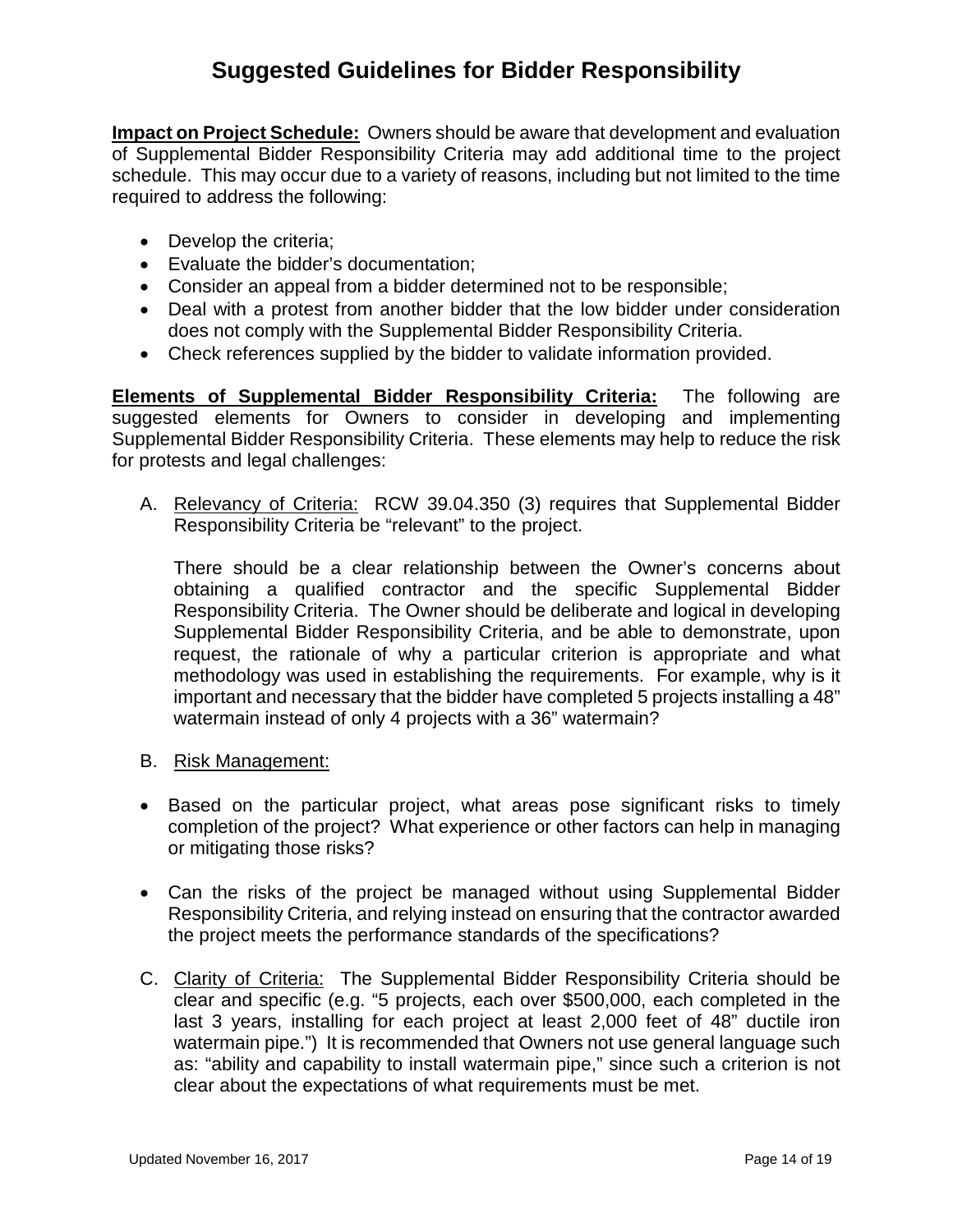**Information Required in Bidding Documents:** According to RCW 39.04.350 (3), Owners using Supplemental Bidder Responsibility Criteria must include the following information in their bidding documents:

- A. Criteria: Supplemental Bidder Responsibility Criteria. The criteria should be developed separately for each project, dependent upon the particular needs and features of the project.
- B. Evaluation: The basis for evaluating whether a bidder meets the criteria. The bidding documents should describe the specific documentation that must be submitted by the low bidder and that the Owner will use to evaluate whether the bidder meets the Supplemental Bidder Responsibility Criteria. There should be a one-to-one relationship between the criteria and the documentation that must be submitted by the low bidder to demonstrate that they meet the criteria specified. The role of reference checks in determining bidder responsibility should also be described.
- C. Deadline for Submitting Documentation: The period of time after the bid submittal deadline that the low bidder has to submit documentation demonstrating compliance with the Supplemental Bidder Responsibility Criteria.
- D. Appeal Deadline: The deadline for a bidder to appeal a determination that they are not a responsible bidder.

**Suggested Language for Bidding Documents:** The following is suggested language and a structure that a public agency may decide to use in its bidding documents regarding Supplemental Bidder Responsibility Criteria. The actual criteria would still need to be developed on a project-by-project basis. There is no one structure that works in all situations, however, and thus the wording related to the actual criteria and documentation to be submitted for each project must be adapted to meet the specific needs of a project.

#### **\_\_\_\_\_\_\_\_\_\_\_\_\_\_\_\_\_\_\_\_\_\_\_\_\_\_\_\_\_\_\_\_\_\_\_\_\_\_\_\_\_\_\_\_\_\_\_\_\_\_\_\_\_\_\_\_\_\_\_\_\_\_\_\_\_\_\_\_\_\_** Supplemental Bidder Responsibility Criteria

- B. Criteria: In addition to the bidder responsibility criteria above,  $10$  the bidder must also meet the following relevant supplemental bidder responsibility criteria applicable to the project:
	- 1.
	- 2.
	- 3.

-

C. Documentation: As evidence that the bidder meets the bidder responsibility criteria

<span id="page-14-0"></span><sup>&</sup>lt;sup>10</sup> This section is intended to follow the language describing the mandatory bidder responsibility criteria, explained earlier in these Suggested Guidelines. If no Supplemental Bidder Responsibility Criteria are used, the mandatory bidder responsibility criteria should still be described in the bidding documents.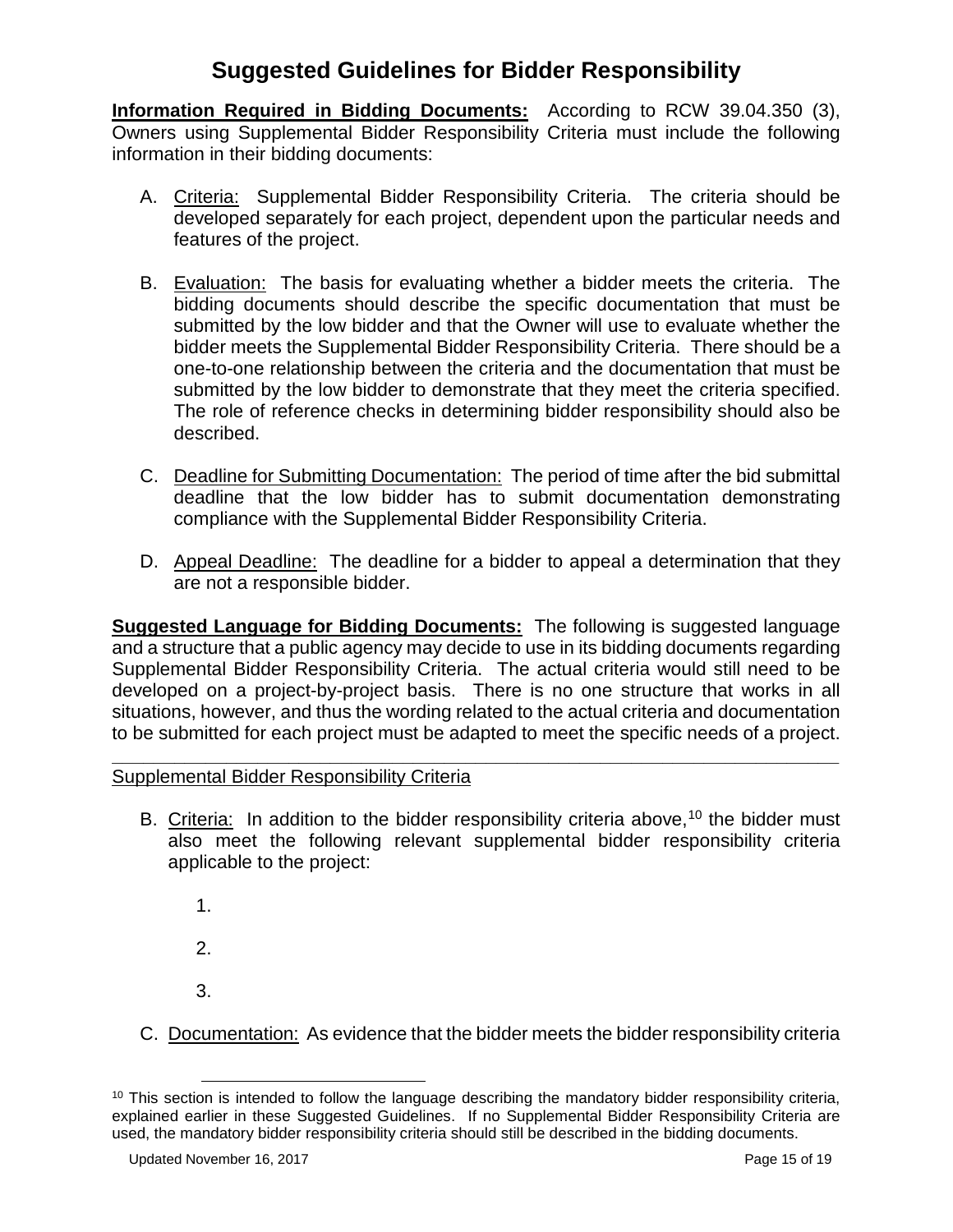in paragraph B above, the apparent low bidder must submit the following documentation to the Owner within 48 hours<sup>[11](#page-15-0)</sup> of the bid submittal deadline. The Owner reserves the right to request such documentation from other bidders also.

- 1.
- 2.
- 3.
- D. Appeals: If the Owner determines the bidder does not meet the bidder responsibility criteria in paragraph B above and is therefore not a responsible bidder, the Owner shall notify the bidder in writing with the reasons for its determination. If the bidder disagrees with this determination, it may appeal the determination within 24 hours<sup>12</sup> of receipt of the Owner's determination by presenting additional information to the Owner. The Owner will consider the additional information before issuing its final determination. If the final determination affirms that the bidder is not responsible, the Owner will not execute a contract with any other bidder until two business days<sup>[13](#page-15-2)</sup> after the bidder determined to be not responsible has received the final determination.

**Developing Criteria** (Item B above): The following may help Owners in thinking through some of the issues involved in developing Supplemental Bidder Responsibility Criteria:

**\_\_\_\_\_\_\_\_\_\_\_\_\_\_\_\_\_\_\_\_\_\_\_\_\_\_\_\_\_\_\_\_\_\_\_\_\_\_\_\_\_\_\_\_\_\_\_\_\_\_\_\_\_\_\_\_\_\_\_\_\_\_\_\_\_\_\_\_\_\_**

- Whom do the criteria apply to: contractor, subcontractor, field superintendent, project manager, etc.? Be specific. Think through the difference between a requirement for a company versus a person, and what is most important. For example, is it important that the company have certain experience even if it does not currently have employees with the specific knowledge and experience desired? Likewise, if a company has not done this type of work before, but they have hired personnel with the necessary experience, is this acceptable?
- Describe the specific experience the bidder must have: how many years, doing what type of work, what certifications must they or workers have, how recent must the experience be, etc.
- Language must be clear and specific. Do not use undefined terms such as "recent experience" or "similar work."

<span id="page-15-0"></span> $11$  The time deadline indicated here for the bidder to submit documentation indicating compliance with the criteria may be adjusted by the Owner, adopting either a standard for all projects or changing it on a projectby-project basis.

<span id="page-15-1"></span> $12$  The time deadline for a bidder to appeal a determination that they are not responsible, as indicated here, may be modified by the Owner, adopting either a standard for all projects or changing it on a project-byproject basis.

<span id="page-15-2"></span> $13$  This two-day period of time may not be reduced. It is required in RCW 39.04.350 (3) (d).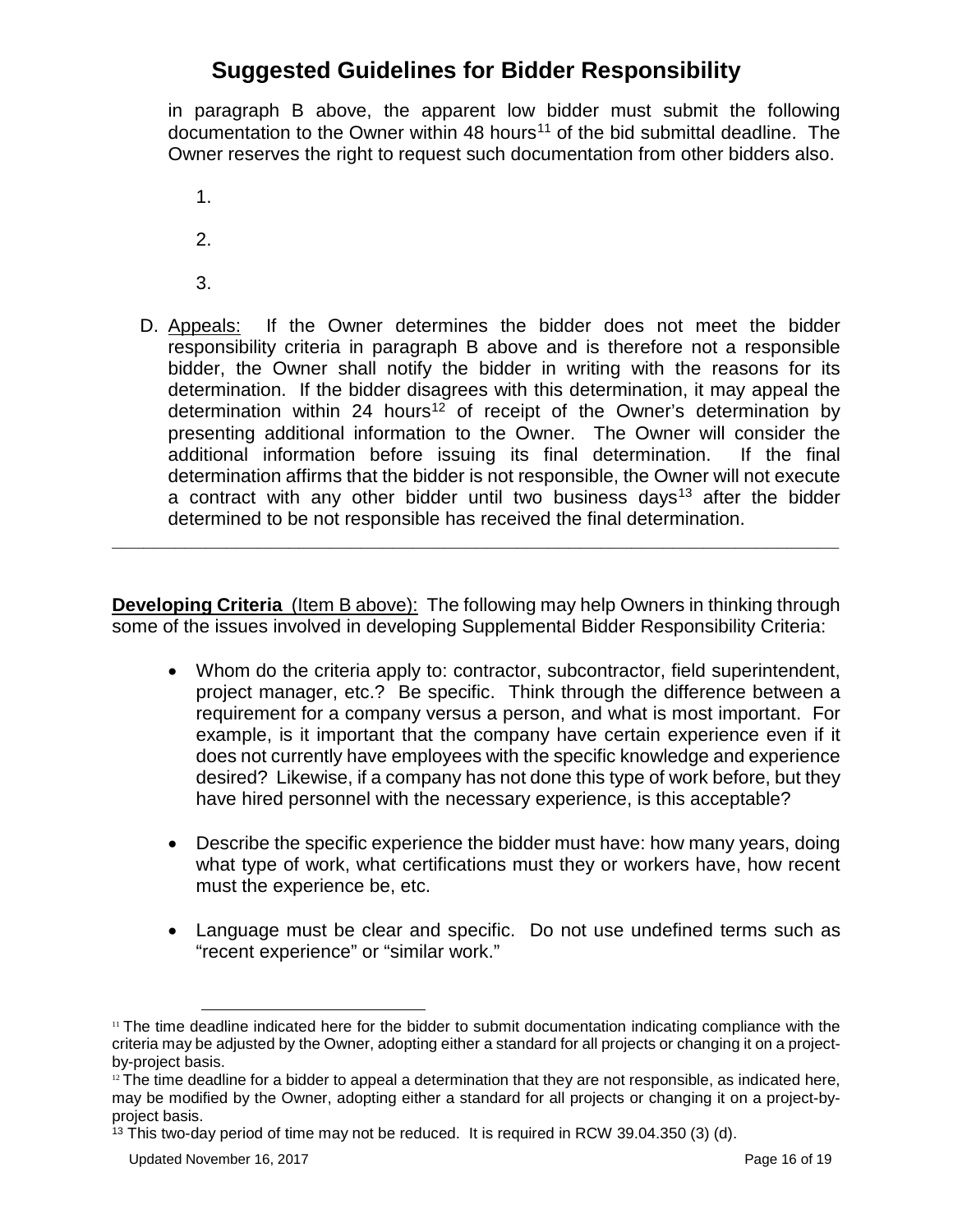- An Owner may develop Supplemental Bidder Responsibility Criteria that are relevant to and applied to all projects.
- Owners are encouraged to discuss proposed Supplemental Bidder Responsibility Criteria with other Owners, with consultants, and with others involved in the construction industry in order to help gauge the reasonableness of the criteria and how many bidders would meet the criteria.
- The most challenging, but also, in many instances, the most pertinent of Supplemental Bidder Responsibility Criteria relates to assessing the Bidder's qualifications by questioning the Bidder's "Completion of Similar Projects." The key to writing, fair and relevant Supplemental Bidder Responsibility Criteria involving completion of similar projects is "balance." The interests of the public agency of having a qualified contractor build the project should be weighed against ensuring sufficient competition to protect the taxpaying public. The public agency's interest is to ensure that the contractor selected the build the project has adequate experience such that the project is performed safely, and completed in a timely manner and within budget. That expectation must be balanced against the taxpaying public's interest in ensuring that the responsibility criteria are such that they foster competition. This challenge is difficult to describe in guidelines.

#### **Developing List of Documentation to be Submitted** (Item C above):

- It is recommended that there be a one-to-one correspondence between the Supplemental Bidder Responsibility Criteria and the documentation requested. Thus, if the specification requires "5 projects each over \$500,000, each completed in the last 3 years, installing for each project at least 2,000 feet of 48" ductile iron watermain pipe," the Owner should ask the bidder to list information about each of these facets of the projects. In addition, the Owner would not want to ask the bidder to document things not included in the Supplemental Bidder Responsibility Criteria.
	- For example, the documentation portion should request the bidder to list the 5 projects, the contract amount, the date of completion of each project, the diameter of the watermain for each project, and the length of the watermain pipe for each project. The Owner may also request more specific project information, such as the name of the owner or contractor, a contact person and telephone number so that the Owner can verify the information. As an example, the Owner should not, however, require the bidder to document whether the watermain installation involved an excavation of a certain depth, unless the specification stated this as part of the Supplemental Bidder Responsibility Criteria.
- The documentation to be submitted should be clear and specific.
- The Owner may choose to develop and provide a form to the bidder for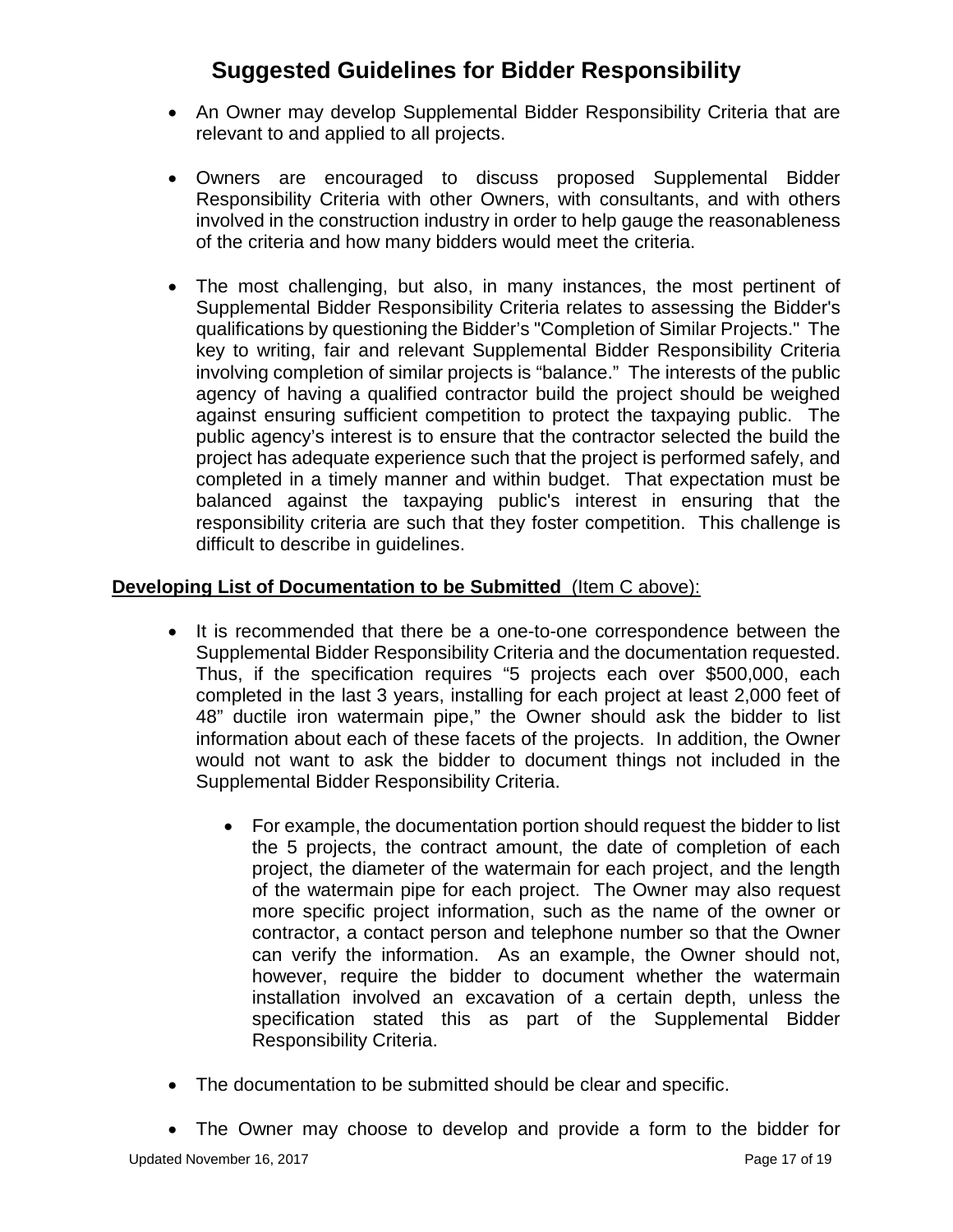collecting the documentation necessary to demonstrate compliance with the Supplemental Bidder Responsibility Criteria. Such a form may help ensure that the bidder submits clear information addressing each of the issues in the Supplemental Bidder Responsibility Criteria.

• If the Supplemental Bidder Responsibility Criteria language requires specific qualifications or experience for certain personnel who will be involved with the project, it may be appropriate for the Owner to request a copy of resumes or certifications, as applicable, to document the specific requirements.

**Example of Structure for Criteria and Documentation:** The following provides an example of one potential structure for Supplemental Bidder Responsibility Criteria. The example includes details of both criteria and documentation that a public agency may choose use or adapt for a specific project:

- A. Criterion: The Bidder shall have successfully completed projects of a similar size and scope as required by the contract documents for this project. In evaluating whether the projects were "successfully completed," the Owner may check owner references for the previous projects and may evaluate the owner's assessment of the Bidder performance, including but not limited to the following areas:
	- Quality of project and quality control;
	- Management of safety and safety record;
	- Timeliness of performance;
	- Use of skilled personnel;
	- Management of subcontractors;
	- Availability of and use of appropriate equipment;
	- Compliance with contract documents;
	- Management of schedule, submittals process, change orders, and closeout.
- B. Documentation: The Bidder shall submit a list of projects of similar size and scope to this project. For the purposes of meeting this criterion, the Owner has determined that "similar size and scope to this project" means projects that have the following characteristics: the state of the state of the state of the state of the state of the state Owner: Include a detailed description of the important features of this project that must be met by the Bidder.] The information about each project shall include the following:
	- Owner's name and contact information for the owner's representative;
	- Awarded contract amount;
	- Final contract amount;
	- A description of the scope of the project and how the project is similar to this project;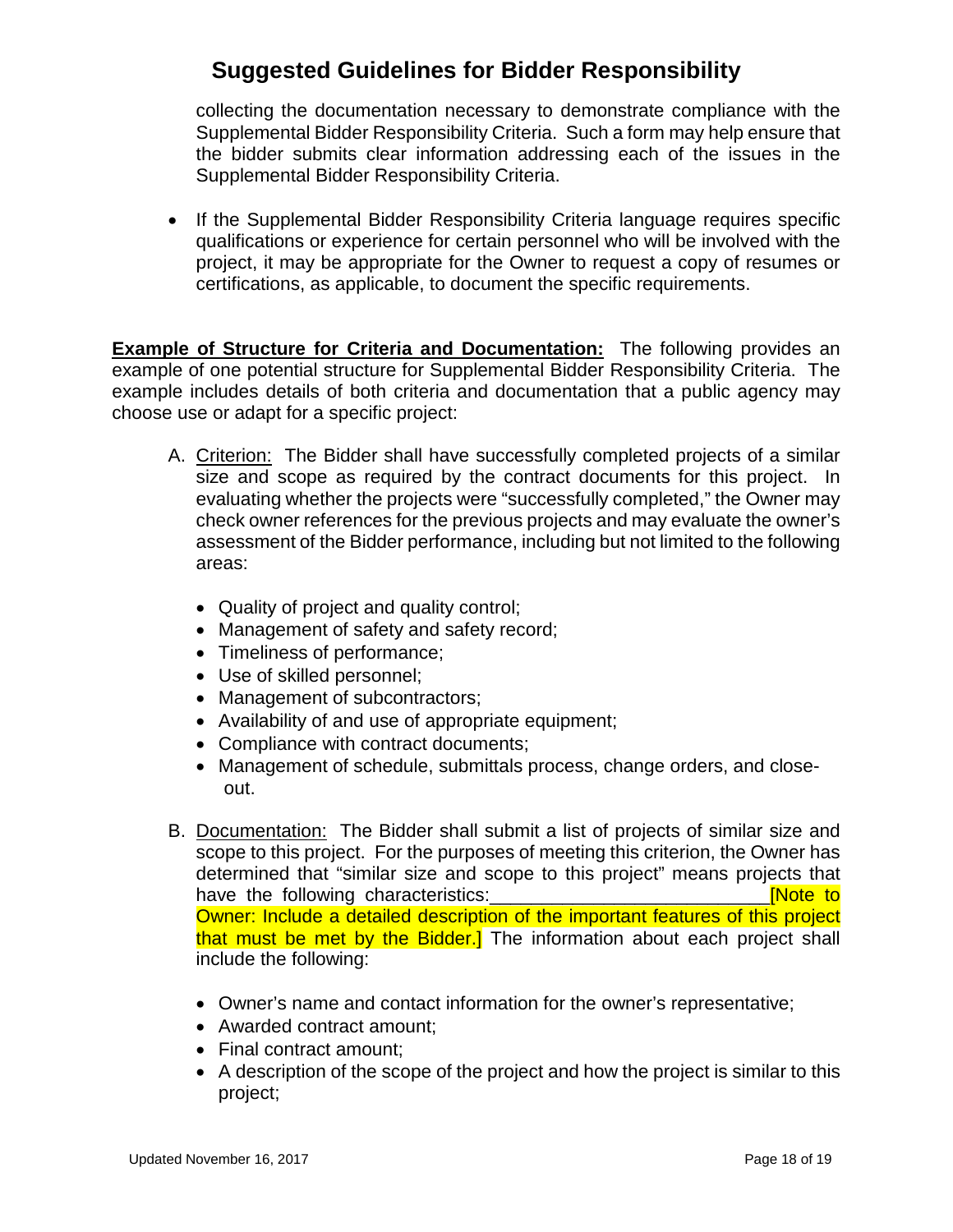- The Bidder's assessment of its performance of each project, including but not limited to the following:
	- o Quality of project and quality control;
	- o Management of safety and safety record;
	- o Timeliness of performance;
	- o Use of skilled personnel;
	- o Management of subcontractors;
	- o Availability of and use of appropriate equipment;
	- o Compliance with contract documents;
	- o Management of schedule, submittals process, change orders, and close-out.

**Standards for Declaring a Bidder Responsible:** There are two basic options available to public agencies in making a determination whether a bidder is responsible and meets the Supplemental Bidder Responsibility Criteria.

- 1. Meet All the Criteria: Under this option, also known as the "pass/fail" option, a bidder must meet all of the Supplemental Bidder Responsibility Criteria established by the public agency. If a bidder does not meet each element of the criteria, they would be declared not responsible by the public agency, and the public agency would then evaluate the responsibility of the second low bidder.
- 2. Substantially Meet the Criteria: Under this option, also known as the "discretionary" option, a bidder must substantially meet the Supplemental Bidder Responsibility Criteria established by the public agency. If the bidder does not meet each element of the criteria, the public agency may, nevertheless, exercise its discretion and declare the bidder responsible if the agency is confident that the bidder is capable of successfully performing the project.

**Checklist for Developing Supplemental Bidder Responsibility Criteria:** It is recommended that Owners review and complete the Checklist for Developing Supplemental Bidder Responsibility for each project on which the criteria are applied. The Checklist is available in Appendix F of these Guidelines or may be accessed at [www.mpurdy.com/resources.](file://filedepot.eclient.wa.lcl/deshome$/Ndeakin/www.mpurdy.com/resources)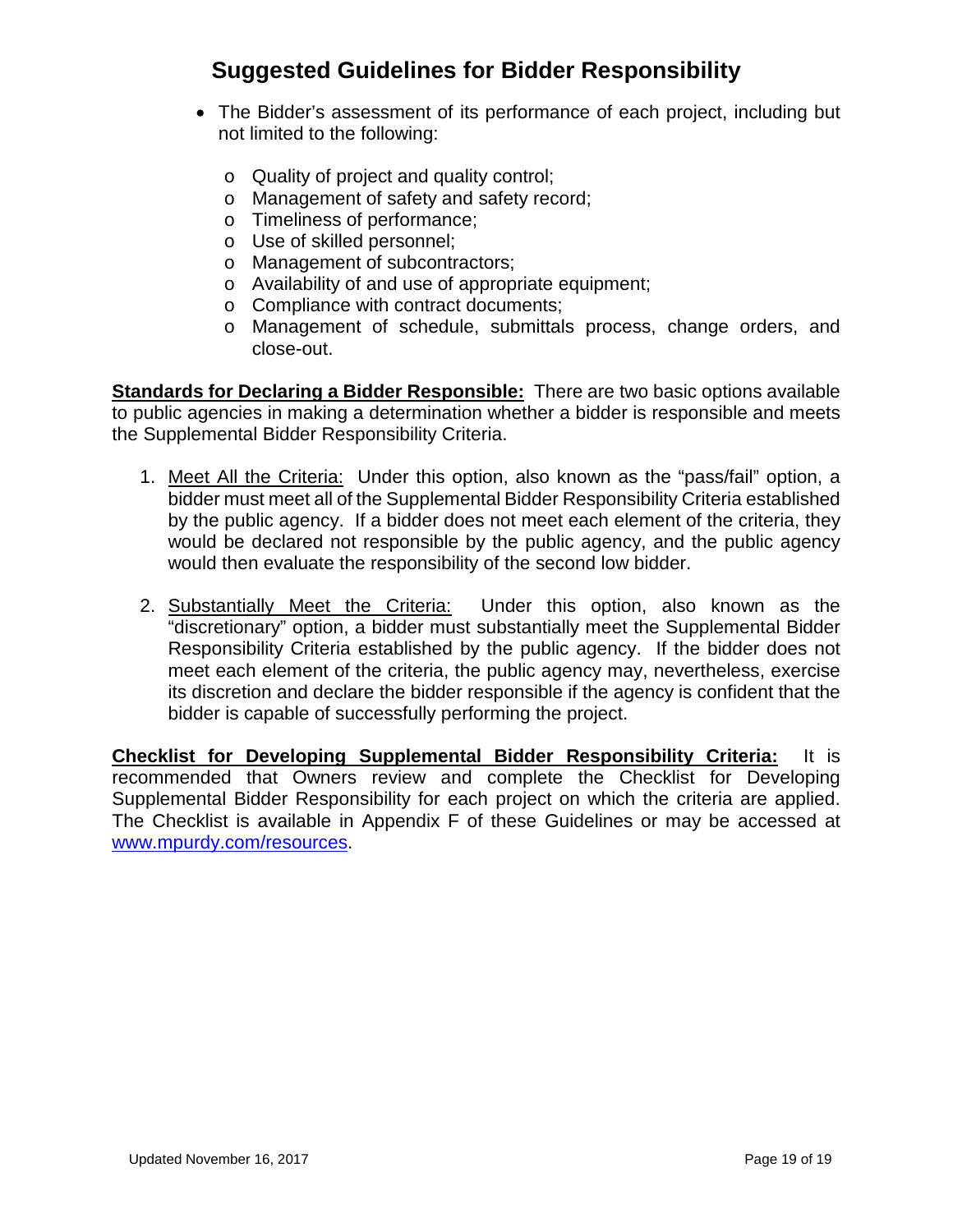### **Appendix A**

### *OPTIONAL TOOLS*

### <span id="page-19-0"></span>**Examples of Supplemental Bidder Responsibility Criteria**

The use of Supplemental Bidder Responsibility Criteria by Owners is optional. The criteria either may be tailored to a specific project or may apply more generally to all projects. In either event, the criteria must be relevant to the project.

In reviewing the examples of Supplemental Bidder Responsibility Criteria listed below, Owners should:

- •Be aware that some of the criteria may not be applicable to all projects.
- Make appropriate changes in the criteria to fit the Owner's objectives, which may include modifying the number of years identified in some of the criteria.

The following are examples of Supplemental Bidder Responsibility Criteria that an Owner may decide to use on some or all of its projects. If Supplemental Bidder Responsibility Criteria are utilized, they must be incorporated into the bidding documents. The examples below also suggest the documentation that must be produced by the Bidder in order to demonstrate compliance with the criteria.

#### 1. **Delinquent State Taxes**

- A. Criterion: The Bidder shall not owe delinquent taxes to the Washington State Department of Revenue without a payment plan approved by the Department of Revenue.
- B. Documentation: The Bidder shall provide a Tax Status Letter through the Department of Revenue to the public body by completing a [Request for Tax](https://dor.wa.gov/sites/default/files/legacy/Docs/Forms/Misc/RequestForTxStatus_E.pdf)  [Status form.](https://dor.wa.gov/sites/default/files/legacy/Docs/Forms/Misc/RequestForTxStatus_E.pdf)

#### 2. **Federal Debarment**

- A. Criterion: The Bidder shall not currently be debarred or suspended by the Federal government.
- B. Documentation: The Bidder shall not be listed as a current debarred or suspended bidder on the U.S. General Services Administration's website for System for Award Management (SAM): <https://www.sam.gov/SAM/pages/public/searchRecords/search.jsf>.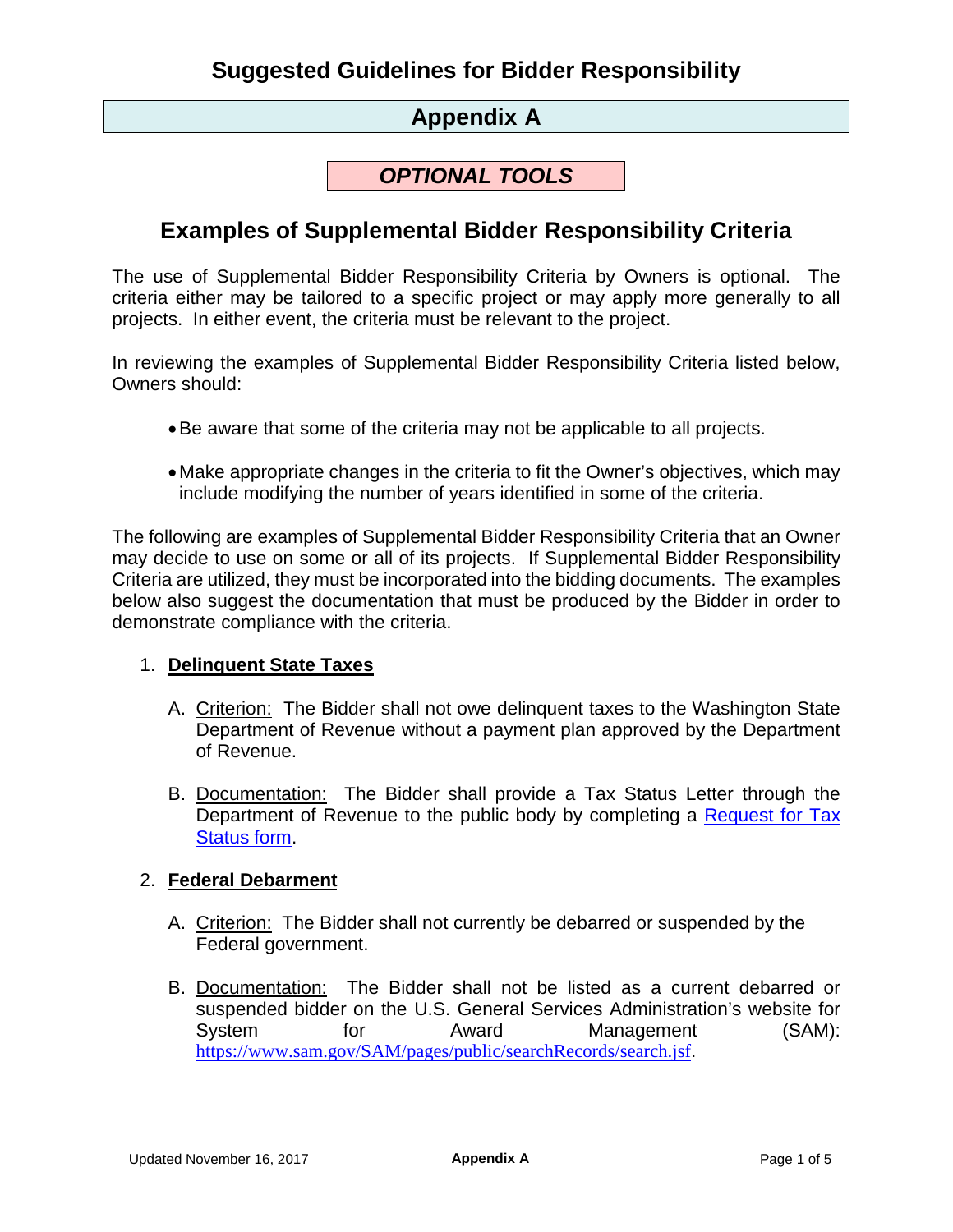#### 3. **MWBE Participation on Federally Funded Projects**

- A. Criterion: The Bidder shall have complied with MWBE, DBE, or HUBZone utilization requirements or goals on federally funded public works projects with such requirements, completed by the Bidder within three years of the bid submittal date for this project, unless there are extenuating circumstances acceptable to the Owner.
- B. Documentation: For each federally funded public works project with requirements for utilization of Minority and Women's Business Enterprises (MWBE), Disadvantaged Business Enterprises (DBEs), or Historically Underutilized Businesses (HUBZone) that was completed by the Bidder within three years of the bid submittal date for this project, the Bidder shall submit the following:
	- A list of such projects;
	- The owner and contact information for the owner's representative;
	- A description of the goal for the project;
	- The actual of utilization of such businesses by the Bidder;
	- If the Bidder failed to meet the contracts' utilization goal, an explanation of any extenuating circumstances that contributed to the Bidder not meeting the goals.

The Owner may contact previous owners to validate the information provided by the Bidder, and shall consider whether the goals were mandatory or voluntary, and the validity of any explanation of extenuating circumstances.

#### 4. **Apprenticeship[14](#page-20-0)**

- A. Criterion: The Bidder shall have complied with apprenticeship utilization goals on public works projects with such requirements, that were completed by the Bidder within three years of the bid submittal date for this project, unless there are extenuating circumstances acceptable to the Owner.
- B. Documentation: For each public works project with an apprenticeship utilization goal that was completed by the Bidder within three years of the bid submittal date for this project, the Bidder shall submit the following:
	- A list of such projects;
	- The owner and contact information for the owner's representative;
	- The apprenticeship utilization percentage goal for the project;

<span id="page-20-0"></span><sup>1</sup> <sup>14</sup> This suggested criterion may be used by public agencies not subject to the requirements of RCW 39.04.320 that imposes mandatory apprenticeship utilization requirements and mandatory bidder responsibility criteria on certain projects. The agencies affected by RCW 39.04.320 include the following: State Department of Transportation (WSDOT), State Department of Enterprise Services (DES), all institutions of higher education, all school districts.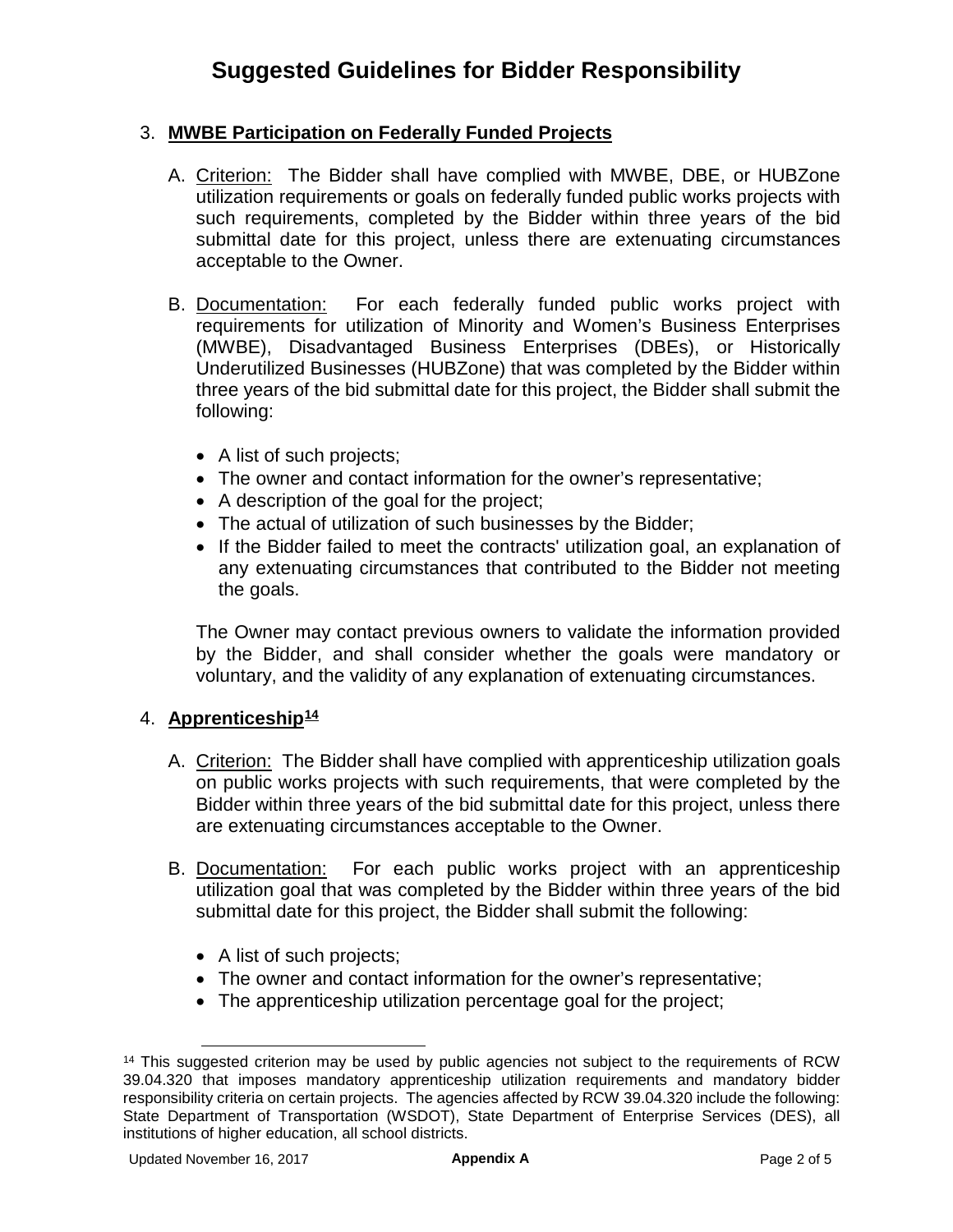- The actual percentage of utilization by the Bidder;
- An explanation of any extenuating circumstances that contributed to the Bidder not meeting the goals.

The Owner may contact previous owners to validate the information provided by the Bidder, and shall consider whether the goals were mandatory or voluntary, and the validity of any explanation of extenuating circumstances.

#### 5. **Public Bidding Crime**

- A. Criterion: The Bidder and its owners shall not have been convicted of a crime involving bidding on a public works contract within five years from the bid submittal deadline.
- B. Documentation: The Bidder shall sign a statement (on a form to be provided by the Owner) that the Bidder and owners have not been convicted of a crime involving bidding on a public works contract. The Owner may also use independent sources of information to demonstrate whether the Bidder is in compliance with this criterion.

#### 6. **Subcontractor Responsibility**

- A. Criterion: The Bidder's standard subcontract form shall include the subcontractor responsibility language required by RCW 39.06.020, and the Bidder shall have an established procedure which it utilizes to validate the responsibility of each of its subcontractors. The Bidder's subcontract form shall also include a requirement that each of its subcontractors shall have and document a similar procedure to determine whether the sub-tier subcontractors with whom it contracts are also "responsible" subcontractors as defined by RCW 39.06.020.
- B. Documentation: The Bidder shall submit a copy of its standard subcontract form for review by the Owner, and a written description of its procedure for validating the responsibility of subcontractors with which it contracts.

#### 7. **Claims Against Retainage and Bonds**

- A. Criterion: The Bidder shall not have a record of excessive claims filed against the retainage or payment bonds for public works projects during the previous three years, that demonstrate a lack of effective management by the Bidder of making timely and appropriate payments to its subcontractors, suppliers, and workers, unless there are extenuating circumstances and such circumstances are deemed acceptable to the Owner.
- B. Documentation: The Bidder shall submit a list of the public works projects completed within the previous three years and include for each project the following information: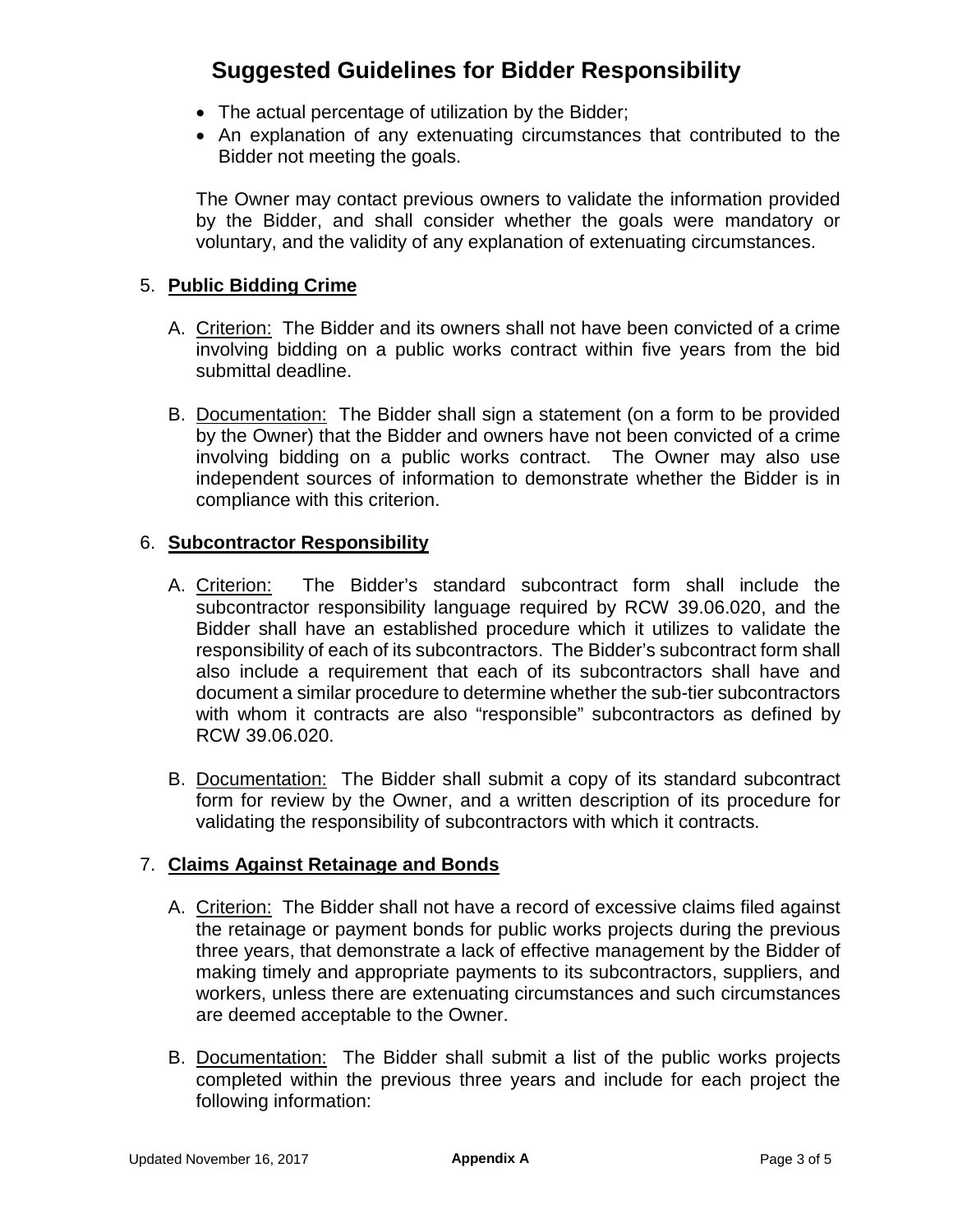- The owner and contact information for the owner:
- A list of claims filed against the retainage and/or payment bond for any of the projects listed;
- A written explanation of the circumstances surrounding each claim and the ultimate resolution of the claim.

The Owner may contact previous owners to validate the information provided by the Bidder.

#### 8. **Termination for Cause / Termination for Default**

- A. Criterion: The Bidder shall not have had any public works contract terminated for cause or terminated for default by a government agency during the five-year period immediately preceding the bid submittal deadline for this project, unless there are extenuating circumstances and such circumstances are deemed acceptable to the Owner.
- B. Documentation: The Bidder shall sign a statement (on a form to be provided by the Owner) that the Bidder has not had any public works contract terminated for cause by a government agency during the five year period immediately preceding the bid submittal deadline for this project. The Owner may also use independent sources of information to demonstrate whether the Bidder is in compliance with this criterion.

#### **9. Lawsuits**

- A. Criterion: The Bidder shall not have lawsuits with judgments entered against the Bidder within five years of the bid submittal date that demonstrate a pattern of failing to meet the terms of contracts, unless there are extenuating circumstances and such circumstances are deemed acceptable to the Owner.
- B. Documentation: The Bidder shall submit a list of lawsuits with judgments entered against the Bidder within five years of the bid submittal date, along with a written explanation of the circumstances surrounding each such lawsuit. The Owner shall evaluate these explanations to determine whether the lawsuits demonstrate a pattern of failing to meet of terms of construction related contracts. The Owner may also evaluate lawsuits within the time period specified that are not reported by the Bidder.

#### **10.Prevailing Wages**

A. Criterion: The Bidder shall not have a record of prevailing wage complaints filed against it within five years of the bid submittal date that demonstrates a pattern of failing to pay workers prevailing wages, unless there are extenuating circumstances and such circumstances are deemed acceptable to the Owner.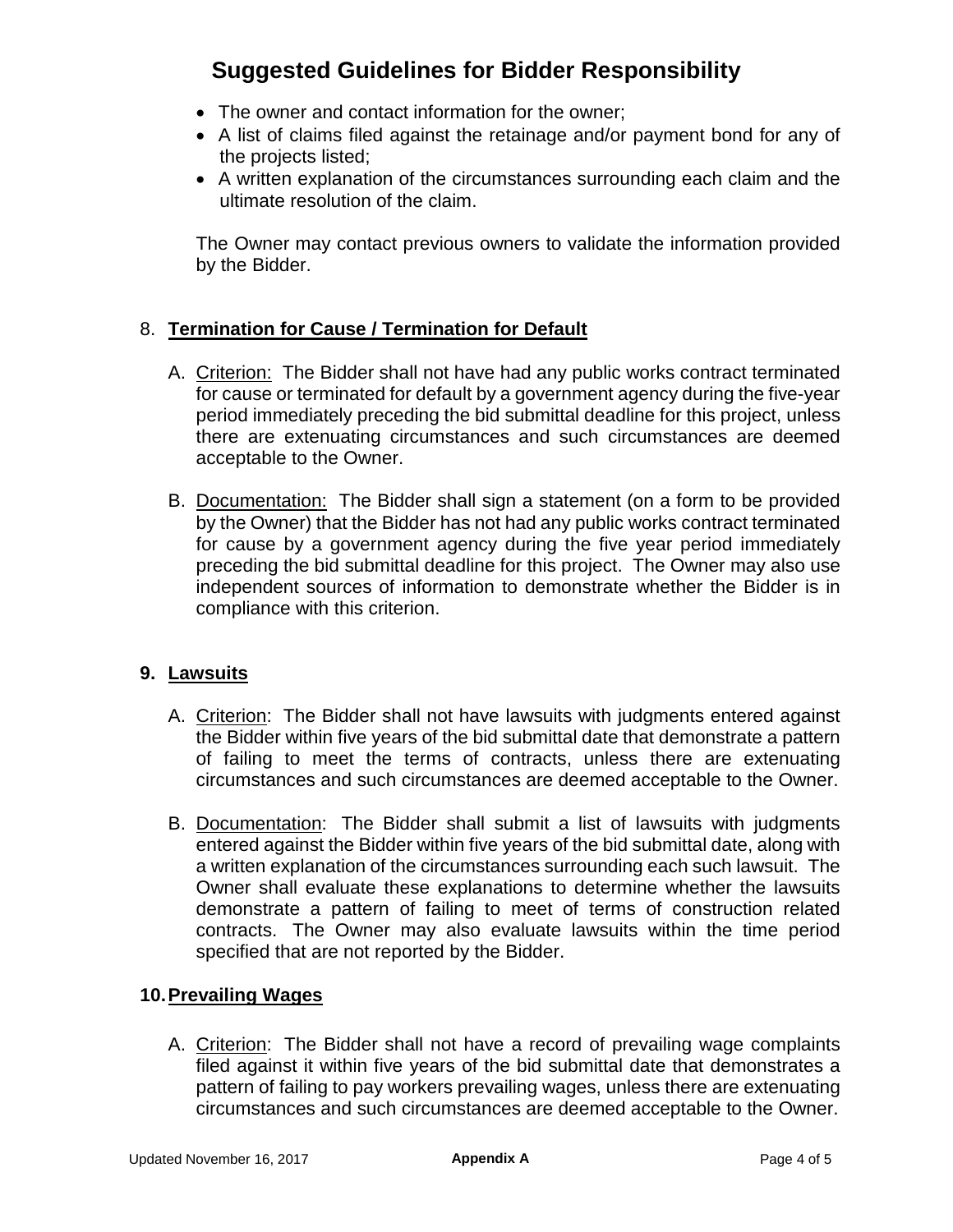B. Documentation: The Bidder shall submit a list of prevailing wage complaints filed against it within five years of the bid submittal date along with an explanation of each complaint and how it was resolved. The Owner shall evaluate these explanations and the resolution of each complaint to determine whether the complaints demonstrate a pattern of failing to pay its workers prevailing wages as required. The Owner may also evaluate complaints filed within the time period specified that were not reported by the Bidder.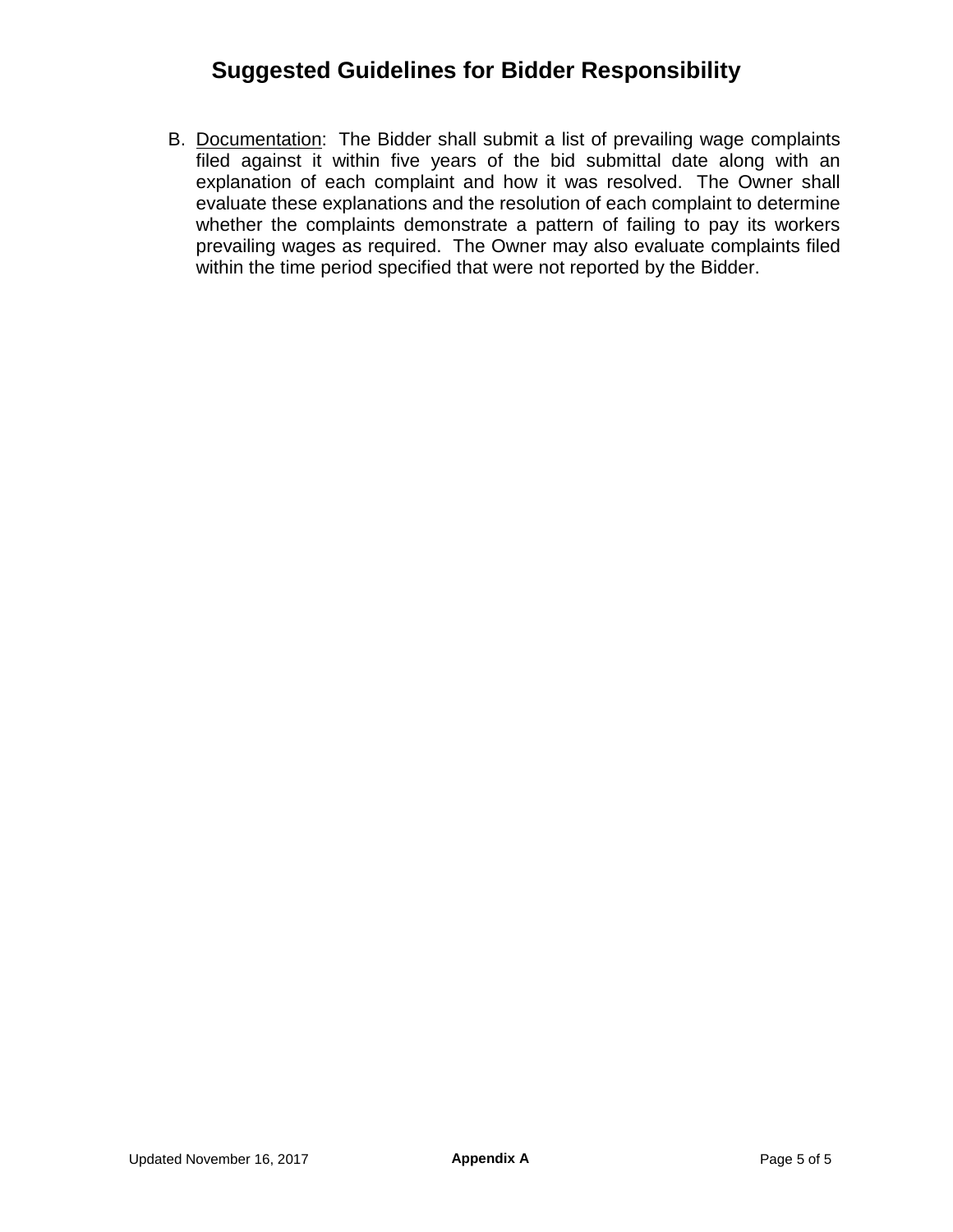### Appendix B

### *OPTIONAL TOOLS*

### <span id="page-24-0"></span>**Sample Supplemental Bidder Responsibility Criteria Language from Actual Projects**

**Explanation of Samples:** The following are *samples only* of Supplemental Bidder Responsibility Criteria that different public agencies have used on specific projects of varying size and complexity. The samples are included solely as examples of what other agencies have used. Some of the samples show both an early draft of the Supplemental Bidder Responsibility Criteria, and how it was edited to be more relevant, specific, and less restrictive of competition.

Each of these samples was developed for the unique circumstances of a particular project. No representation is made that these samples are specifically applicable to any other agency's projects. Because each public works project is different, the project specific Supplemental Bidder Responsibility Criteria should be different for each project. Some of the samples provide a better structure than others and public agencies should not interpret the samples below as an endorsement of any of the samples.

#### **Sample 1:**

University of Washington: During the year 2000 or more recently, the Bidder shall have successfully completed at least one project with a construction cost of at least \$750,000, in a licensed acute care hospital that remained in operation during the construction period, and that included work adjacent to an occupied patient care area ("adjacent" means immediately adjacent to the work, or on the floor below or above the work). This project must have included the installation of complex diagnostic imaging or radiation therapy equipment (for example: MRI, Angiography Bi-Plane, Linear Accelerator, Gamma Knife, CT Scanner) by the owner's equipment vendor.

#### **Sample 2:**

#### University of Washington

| <b>Early Version of Criteria</b>                                                                                                                                   | <b>Edited Version of Criteria</b>                                                                                                                                                                                                                                                                |
|--------------------------------------------------------------------------------------------------------------------------------------------------------------------|--------------------------------------------------------------------------------------------------------------------------------------------------------------------------------------------------------------------------------------------------------------------------------------------------|
| Contractor must have worked at least one<br>project involving medium voltage cable<br>and terminations at the University of<br>Washington within the last 5 years. | The Contractor must have performed work<br>stringing and terminating medium voltage<br>cables (at least 601 volts) on at least one<br>project in which the electrical work a.) was<br>substantially complete in the year 2003 or<br>later, and b.) had a contract cost of at least<br>\$250,000. |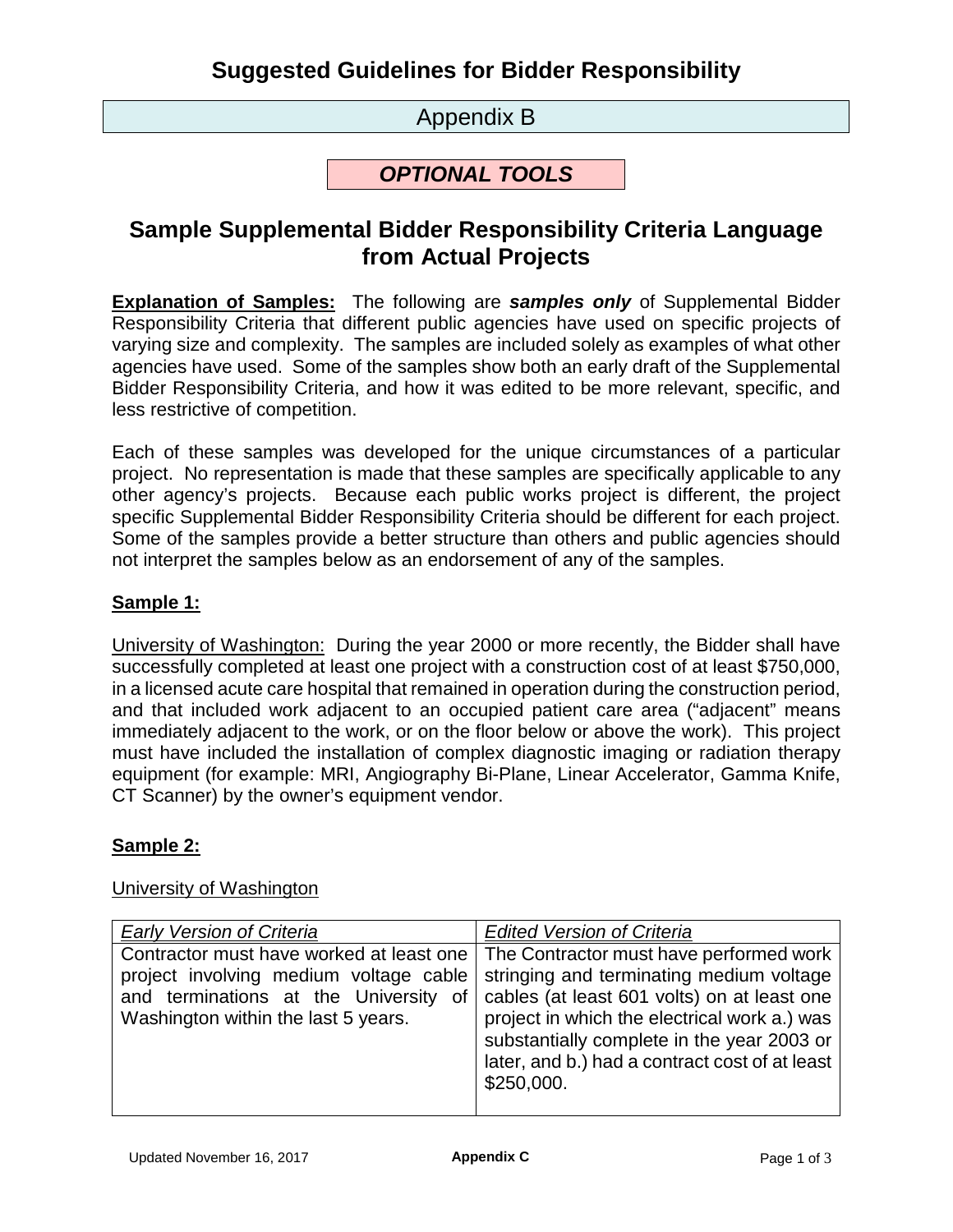| <b>Early Version of Documentation</b>      | <b>Edited Version of Documentation</b>        |
|--------------------------------------------|-----------------------------------------------|
| Documentation that Contractor worked at    | The Contractor shall submit the following     |
| least one project involving medium voltage | information about the project<br>being        |
| cable and terminations at University of    | submitted in compliance<br>with<br>the        |
| Washington within the last 5 years.        | supplemental bidder responsibility criteria:  |
|                                            | name of the project, location of the project, |
|                                            | description of the scope of work performed    |
|                                            | by the Contractor, the voltage of the cables  |
|                                            | worked on, name and contract information      |
|                                            | of the owner and engineer/designer, date      |
|                                            | of substantial completion of the electrical   |
|                                            | work, total contract cost of the electrical   |
|                                            | portion of the project.                       |

### **Samples Not to Use:**

| Inappropriate Criteria                                                                                                                                    | <b>Criticism of Criteria</b>                                                                                                                                                                                                                                                                                                                                                                                                                                                                                            |
|-----------------------------------------------------------------------------------------------------------------------------------------------------------|-------------------------------------------------------------------------------------------------------------------------------------------------------------------------------------------------------------------------------------------------------------------------------------------------------------------------------------------------------------------------------------------------------------------------------------------------------------------------------------------------------------------------|
| The Bidder must have the ability, capacity<br>and skill to perform the Contract or provide<br>the services for work required                              | This statement is not really a criterion as<br>there are no specific standards or details<br>describing the required qualifications of<br>the Bidder's ability, capacity, and skill.<br>This "criteria" is too broad and arbitrary,<br>and should not be used.                                                                                                                                                                                                                                                          |
| The Bidder must have the character,<br>reputation,<br>judgment,<br>integrity,<br>experience, and efficiency to perform the<br>work in a desirable manner. | This statement is not really a criterion as<br>there are no specific standards or details<br>describing how the Bidder's character,<br>reputation, judgment, experience and<br>efficiency will be evaluated. This "criteria"<br>is too broad and arbitrary, and should not<br>be used. "Experience" may be used as<br>part of Supplemental Bidder Responsibility<br>Criteria, but must include details. See the<br>Guidelines (page ___) section<br>titled<br>"Example of Structure for Criteria and<br>Documentation." |
| The Bidder must be able to perform the<br>contract within the time specified.                                                                             | This statement is not really a criterion, but<br>only a statement of expectations, and<br>should not be used. A contractor awarded<br>a public works project must meet all of the<br>conditions of the contract documents<br>including the time of performance.                                                                                                                                                                                                                                                         |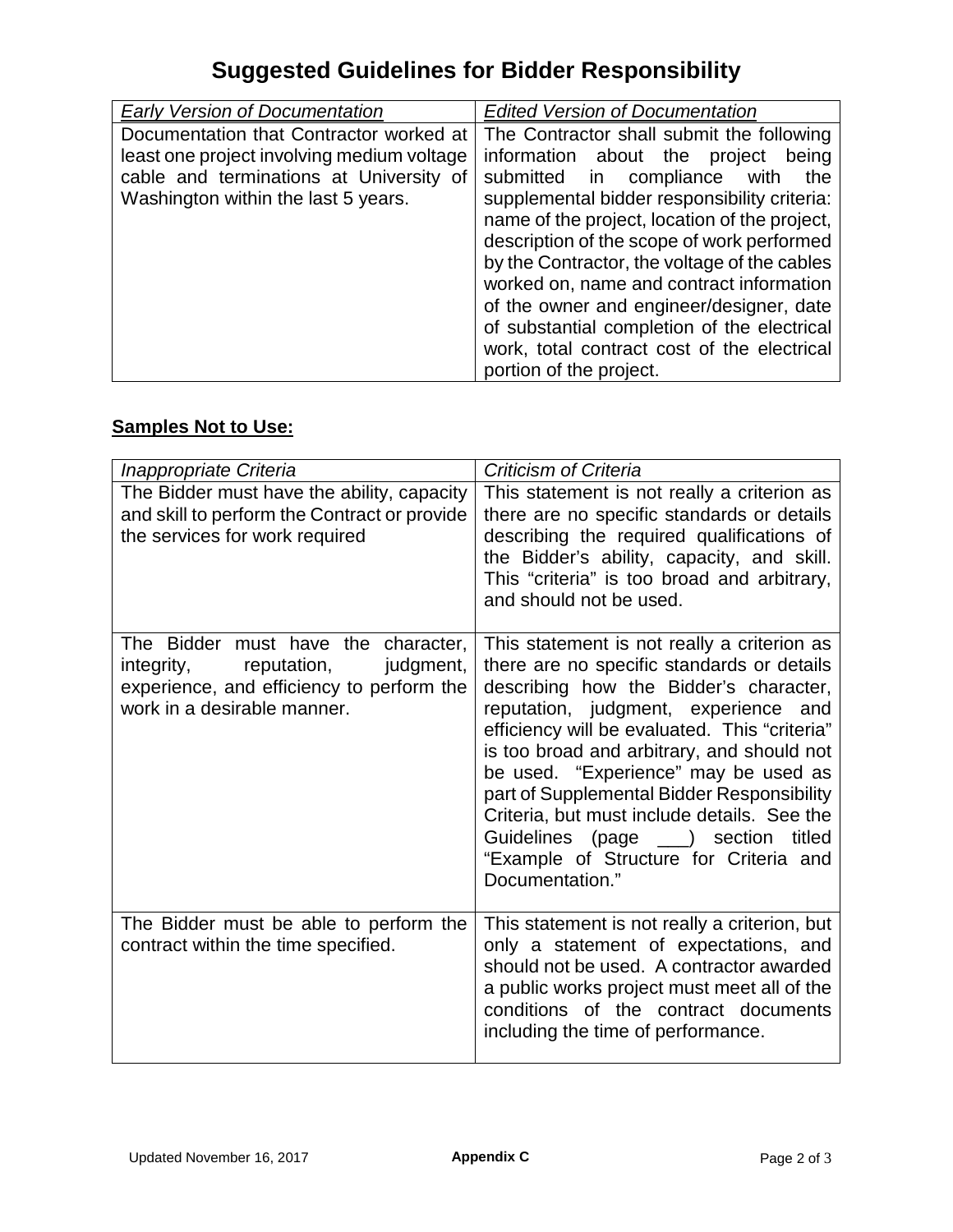### **Samples Not to Use:**

| Inappropriate Criteria                                                                                                                                                                                                                                                                                                                                                                                                                                             | <b>Criticism of Criteria</b>                                                                                                                                                                                                                                                                                                                                                      |
|--------------------------------------------------------------------------------------------------------------------------------------------------------------------------------------------------------------------------------------------------------------------------------------------------------------------------------------------------------------------------------------------------------------------------------------------------------------------|-----------------------------------------------------------------------------------------------------------------------------------------------------------------------------------------------------------------------------------------------------------------------------------------------------------------------------------------------------------------------------------|
| A Bidder may be deemed not responsible<br>and its bid rejected if the Bidder, in the<br>opinion of the Owner, is not qualified for<br>the work of the bid.                                                                                                                                                                                                                                                                                                         | This statement is not really a criterion. The<br>Supplemental<br>of<br>purpose<br><b>Bidder</b><br>Responsibility Criteria is to define the<br>Owner's specific expectations<br>and<br>standards for what a bidder must do to be<br>qualified to perform the work. The basis of<br>rejection is too broad and arbitrary, and<br>this "criterion" should not be used.              |
| A Bidder may be deemed not responsible<br>and its bid rejected if an unsatisfactory<br>performance record exists based on past<br>or current Owner work or work done for<br>others, as judged from the standpoint of<br>work,<br>workmanship,<br>the<br>progress,<br>affirmative action, equal employment<br>opportunity practices, or disadvantaged<br>business enterprise, minority business<br>or women's<br>enterprise,<br>business<br>enterprise utilization. | This criterion is too broad and arbitrary<br>and lacks a definition of the Owner's<br>specific expectations and standards of the<br>bidder's past performance. This criterion<br>should not be used.                                                                                                                                                                              |
| A Bidder may be deemed not responsible<br>and its bid rejected if the Owner defines<br>the Bidder as not responsible.                                                                                                                                                                                                                                                                                                                                              | This criterion is too broad and arbitrary. It<br>lacks any definition of the Owner's<br>expectations and standards. Bidders will<br>be unable to determine the basis of how<br>the Owner will make its responsibility<br>determination. Thus, it is impossible for a<br>bidder to know, prior to submitting a bid,<br>whether they are likely to be deemed<br>responsible or not. |

Additional samples from other public agencies will be added to these Suggested Guidelines in the future.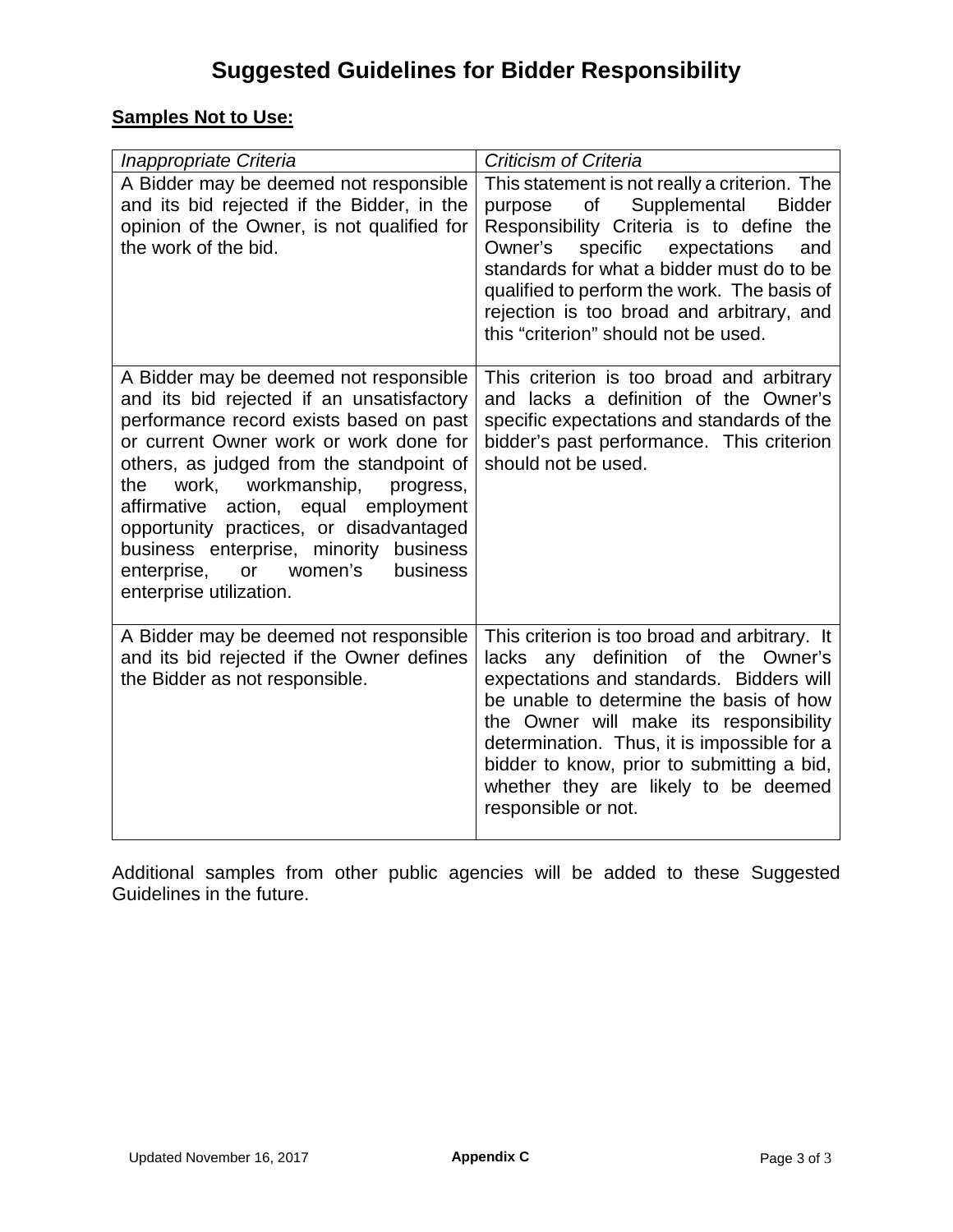### **Appendix C**

### *SUGGESTED BIDDER RESPONSIBILITY CRITERIA LANGUAGE FOR BIDDING DOCUMENTS*

#### Mandatory Bidder Responsibility Criteria

- A. It is the intent of Owner to award a contract to the low responsible bidder. Before award, the bidder must meet the following bidder responsibility criteria to be considered a responsible bidder. The bidder may be required by the Owner to submit documentation demonstrating compliance with the criteria. The bidder must:
	- 1. Have a current certificate of registration as a contractor in compliance with RCW 18.27, which must have been in effect at the time of bid submittal;
	- 2. Have a current Washington Unified Business Identifier (UBI) number;
	- 3. If applicable:
		- a. Have Industrial Insurance (workers' compensation) coverage for the bidder's employees working in Washington, as required in RCW 51;
		- b. Have a Washington Employment Security Department number, as required in RCW 50;
		- c. Have a Washington Department of Revenue state excise tax registration number, as required in RCW 82;
	- 4. Not be disqualified from bidding on any public works contract under RCW 39.06.010 or 39.12.065(3).
	- 5. For public works projects subject to the apprenticeship utilization requirements of RCW 3.0.04.320, not have been found out of compliance by the Washington state apprenticeship and training council for working apprentices out of ratio, without appropriate supervision, or outside their approved work processes as outlined in their standards of apprenticeship under RCW 49.04 for the one-year period immediately preceding the first date of advertising for the project.
	- 6. Within the three-year period immediately preceding the date of the bid solicitation, not have been determined by a final and binding citation and notice of assessment issued by the department of labor and industries or through a civil judgment entered by a court of limited or general jurisdiction to have willfully violated, as defined in RCW 49.48.082, any provision of RCW 49.46, 49.48, or 49.52.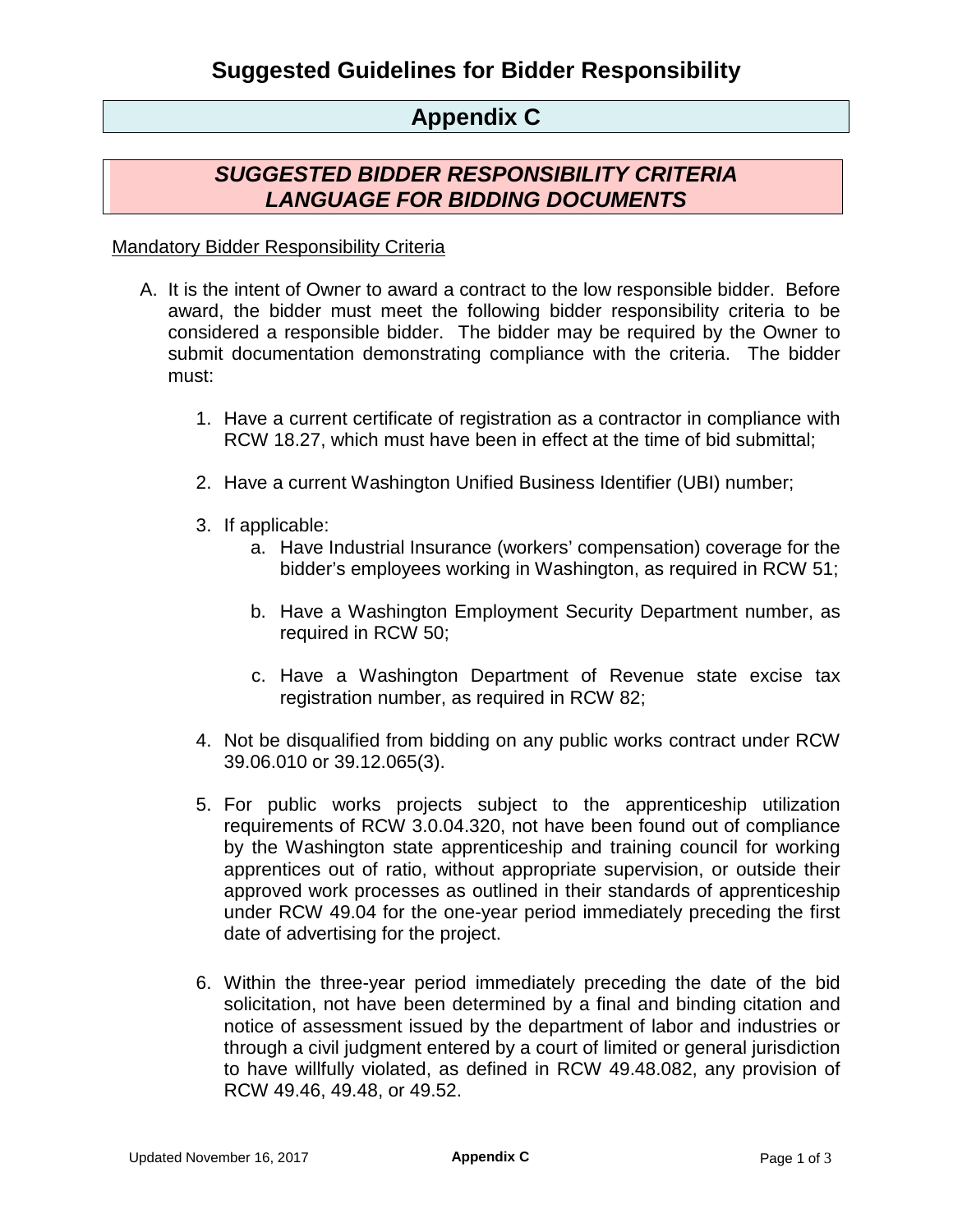#### Supplemental Bidder Responsibility Criteria

- B. Criteria: In addition to the bidder responsibility criteria above, the bidder must also meet the following relevant supplemental bidder responsibility criteria applicable to the project:
	- 1.

2.

- 3.
- C. Documentation: As evidence that the bidder meets the bidder responsibility criteria in paragraph B above, the apparent low bidder submitting a responsive bid must submit the following documentation to the Owner within 48 hours<sup>[15](#page-28-0)</sup> of the bid submittal deadline. The Owner reserves the right to request such documentation from other bidders also.
	- 1.
	- 2.
	- 3.
- D. Appeal: If the Owner determines the bidder does not meet the bidder responsibility criteria in paragraph B above and is therefore not a responsible bidder, the Owner shall notify the bidder in writing with the reasons for its determination. If the bidder disagrees with this determination, it may appeal the determination within 24 hours<sup>16</sup> of receipt of the Owner's determination by presenting additional information to the Owner. The Owner will consider the additional information before issuing its final determination. If the final determination affirms that the bidder is not responsible, the Owner will not execute a contract with any other bidder until two business days<sup>[17](#page-28-2)</sup> after the bidder determined to be not responsible has received the final determination.
- E. Request to Change Criteria During Bidding: Bidders with concerns about the relevancy or restrictiveness of the Supplemental Bidder Responsibility Criteria required in these bidding documents may make or submit requests to the Owner to modify the criteria. Such requests should be in writing, describe the nature of

<span id="page-28-0"></span><sup>&</sup>lt;sup>15</sup> The time deadline indicated here for the bidder to submit documentation indicating compliance with the criteria may be adjusted by the Owner, adopting either a standard for all projects or changing it on a projectby-project basis.

<span id="page-28-1"></span><sup>&</sup>lt;sup>16</sup> The time deadline for a bidder to appeal a determination that they are not responsible, as indicated here, may be modified by the Owner, adopting either a standard for all projects or changing it on a project-byproject basis.

<span id="page-28-2"></span><sup>&</sup>lt;sup>17</sup> This two day period of time may not be reduced. It is required in RCW 39.04.350 (3)(d).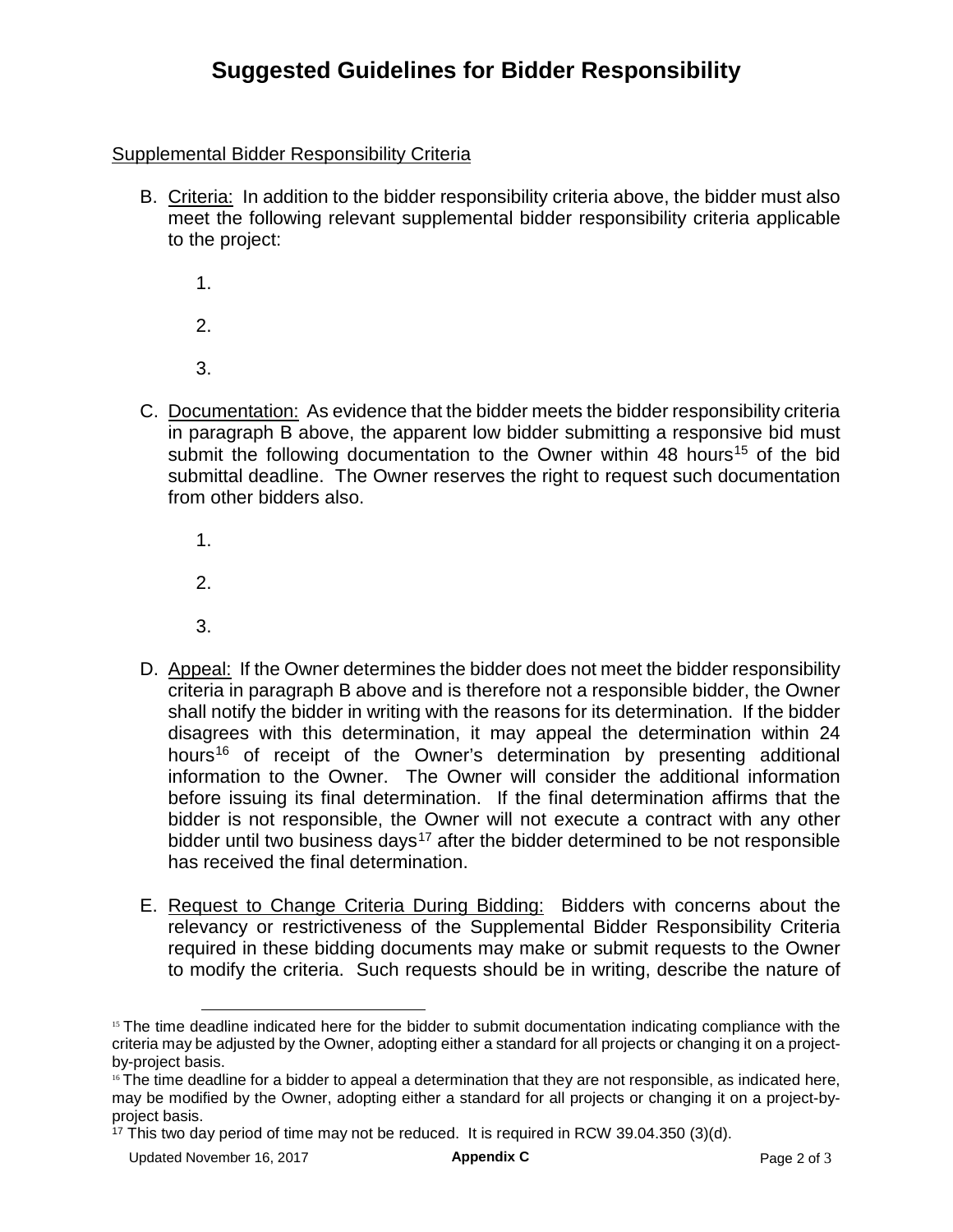the concerns, and propose specific modifications to the criteria that will make the criteria more relevant and/or less restrictive of competition. Bidders should submit such requests to the Owner in a timely manner prior to the bid submittal deadline and address the request to \_\_\_\_\_\_\_\_\_\_\_\_\_\_\_\_\_\_\_\_\_\_\_.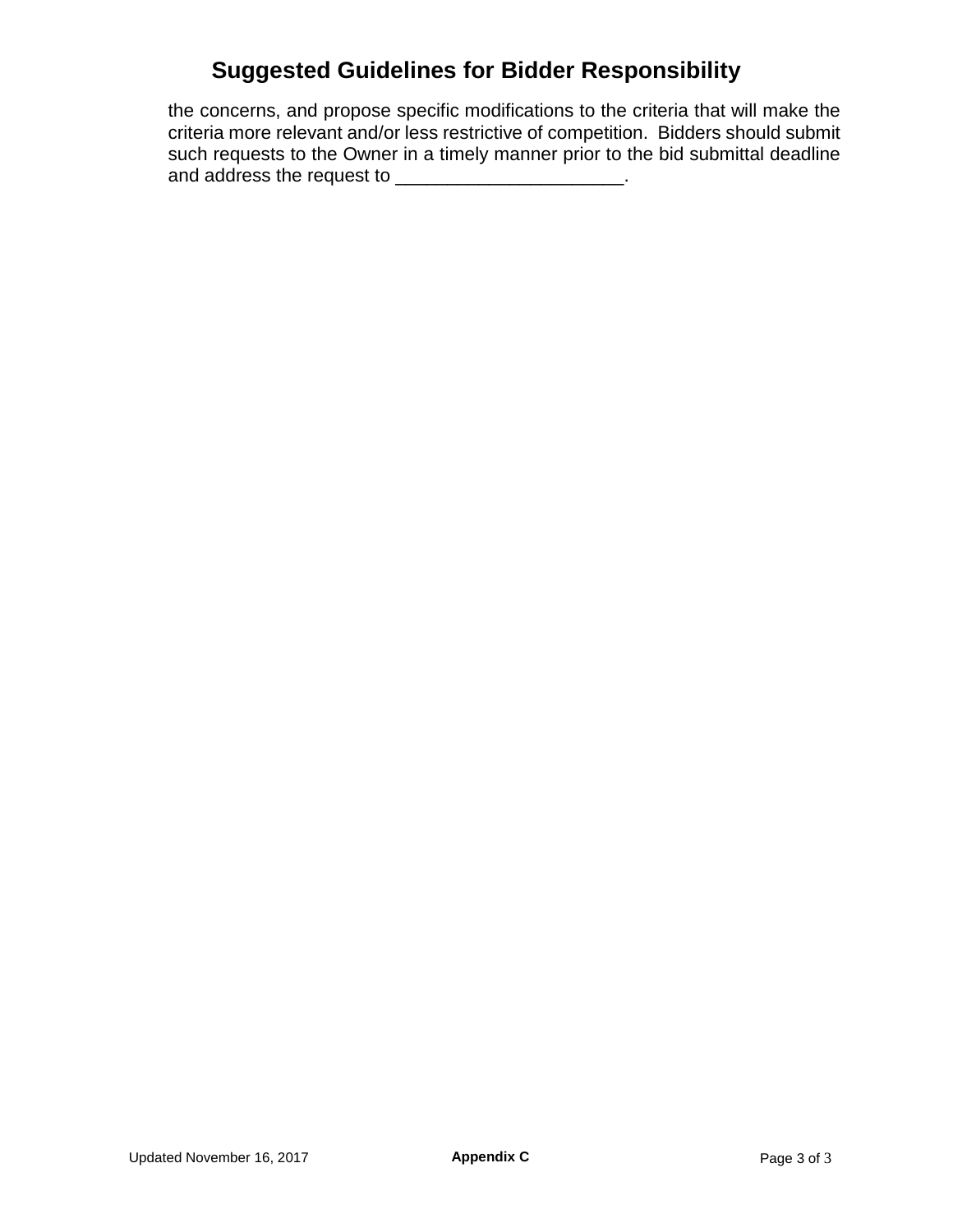# **Appendix D**

### *FOR OWNERS*

# **Mandatory Bidder Responsibility Checklist**

<span id="page-30-0"></span>The following checklist may be used by Owners in documenting that a Bidder meets the mandatory bidder responsibility criteria. It is suggested that Owners print a copy of documentation from the appropriate website to include with this checklist in the contract file.

| <b>General Information</b>                                                                                                                                                                                                                                                                                                                                                                                                                                                                                                                                                                                                              |                                                     |  |  |
|-----------------------------------------------------------------------------------------------------------------------------------------------------------------------------------------------------------------------------------------------------------------------------------------------------------------------------------------------------------------------------------------------------------------------------------------------------------------------------------------------------------------------------------------------------------------------------------------------------------------------------------------|-----------------------------------------------------|--|--|
| Project Name:                                                                                                                                                                                                                                                                                                                                                                                                                                                                                                                                                                                                                           | Project Number:                                     |  |  |
| <b>Bidder's Business Name:</b>                                                                                                                                                                                                                                                                                                                                                                                                                                                                                                                                                                                                          | <b>Bid Submittal Deadline:</b>                      |  |  |
| <b>Contractor Registration -</b>                                                                                                                                                                                                                                                                                                                                                                                                                                                                                                                                                                                                        |                                                     |  |  |
| https://fortress.wa.gov/lni/bbip/                                                                                                                                                                                                                                                                                                                                                                                                                                                                                                                                                                                                       |                                                     |  |  |
| License Number:                                                                                                                                                                                                                                                                                                                                                                                                                                                                                                                                                                                                                         | Status:<br>Yes $\square$<br>Active:<br>No.<br>П     |  |  |
| Effective Date (must be effective on or before Bid Submittal Deadline):                                                                                                                                                                                                                                                                                                                                                                                                                                                                                                                                                                 | <b>Expiration Date:</b>                             |  |  |
| <b>Current UBI Number -</b>                                                                                                                                                                                                                                                                                                                                                                                                                                                                                                                                                                                                             |                                                     |  |  |
| http://dor.wa.gov/content/doingbusiness/registermybusiness/brd/                                                                                                                                                                                                                                                                                                                                                                                                                                                                                                                                                                         |                                                     |  |  |
| <b>UBI Number:</b>                                                                                                                                                                                                                                                                                                                                                                                                                                                                                                                                                                                                                      | Account Closed:<br>Open □<br>Closed<br>□            |  |  |
| <b>Industrial Insurance Coverage -</b>                                                                                                                                                                                                                                                                                                                                                                                                                                                                                                                                                                                                  |                                                     |  |  |
| https://fortress.wa.gov/lni/crpsi/MainMenu.aspx                                                                                                                                                                                                                                                                                                                                                                                                                                                                                                                                                                                         |                                                     |  |  |
| <b>Account Number:</b>                                                                                                                                                                                                                                                                                                                                                                                                                                                                                                                                                                                                                  | <b>Account Current:</b><br>Yes □<br>No <sub>1</sub> |  |  |
| <b>Employment Security Department Number -</b>                                                                                                                                                                                                                                                                                                                                                                                                                                                                                                                                                                                          |                                                     |  |  |
| <b>Employment Security Department Number:</b>                                                                                                                                                                                                                                                                                                                                                                                                                                                                                                                                                                                           |                                                     |  |  |
| Yes $\square$<br>No <sub>1</sub><br>Has Bidder provided account number on the Bid Form?<br>And/or have you asked the Bidder for documentation from<br>No <sub>1</sub><br>Employment Security Department on account number?<br>Yes $\square$                                                                                                                                                                                                                                                                                                                                                                                             |                                                     |  |  |
| State Excise Tax Registration Number -                                                                                                                                                                                                                                                                                                                                                                                                                                                                                                                                                                                                  |                                                     |  |  |
| http://dor.wa.gov/content/doingbusiness/registermybusiness/brd/                                                                                                                                                                                                                                                                                                                                                                                                                                                                                                                                                                         |                                                     |  |  |
| Tax Registration Number:                                                                                                                                                                                                                                                                                                                                                                                                                                                                                                                                                                                                                | Account Closed:<br>Open □<br>Closed<br>□            |  |  |
| Not Disqualified from Bidding -                                                                                                                                                                                                                                                                                                                                                                                                                                                                                                                                                                                                         |                                                     |  |  |
| http://www.lni.wa.gov/TradesLicensing/PrevWage/AwardingAgencies/DebarredContractors/default.asp                                                                                                                                                                                                                                                                                                                                                                                                                                                                                                                                         |                                                     |  |  |
| Is the Bidder listed on the "Contractors Not Allowed to Bid" list of the Department of Labor and Industries?                                                                                                                                                                                                                                                                                                                                                                                                                                                                                                                            | Yes $\square$<br>No.                                |  |  |
| □                                                                                                                                                                                                                                                                                                                                                                                                                                                                                                                                                                                                                                       |                                                     |  |  |
| <b>Minimum Wage Compliance</b>                                                                                                                                                                                                                                                                                                                                                                                                                                                                                                                                                                                                          |                                                     |  |  |
| Has the Bidder submitted a signed statement in accordance with RCW 9A.72.085 verifying<br>under penalty of perjury the Bidder is in compliance with the following? Within the three-year<br>period immediately preceding the date of the bid solicitation, the Bidder shall not have been<br>determined by a final and binding citation and notice of assessment issued by the Department of<br>Labor and Industries or through a civil judgment entered by a court of limited or general<br>jurisdiction to have willfully violated, as defined in RCW 49.48.082, any provision of RCW 49.46,<br>49.48, or 49.52<br><b>Checked by:</b> | No <sub>1</sub><br>Yes $\square$                    |  |  |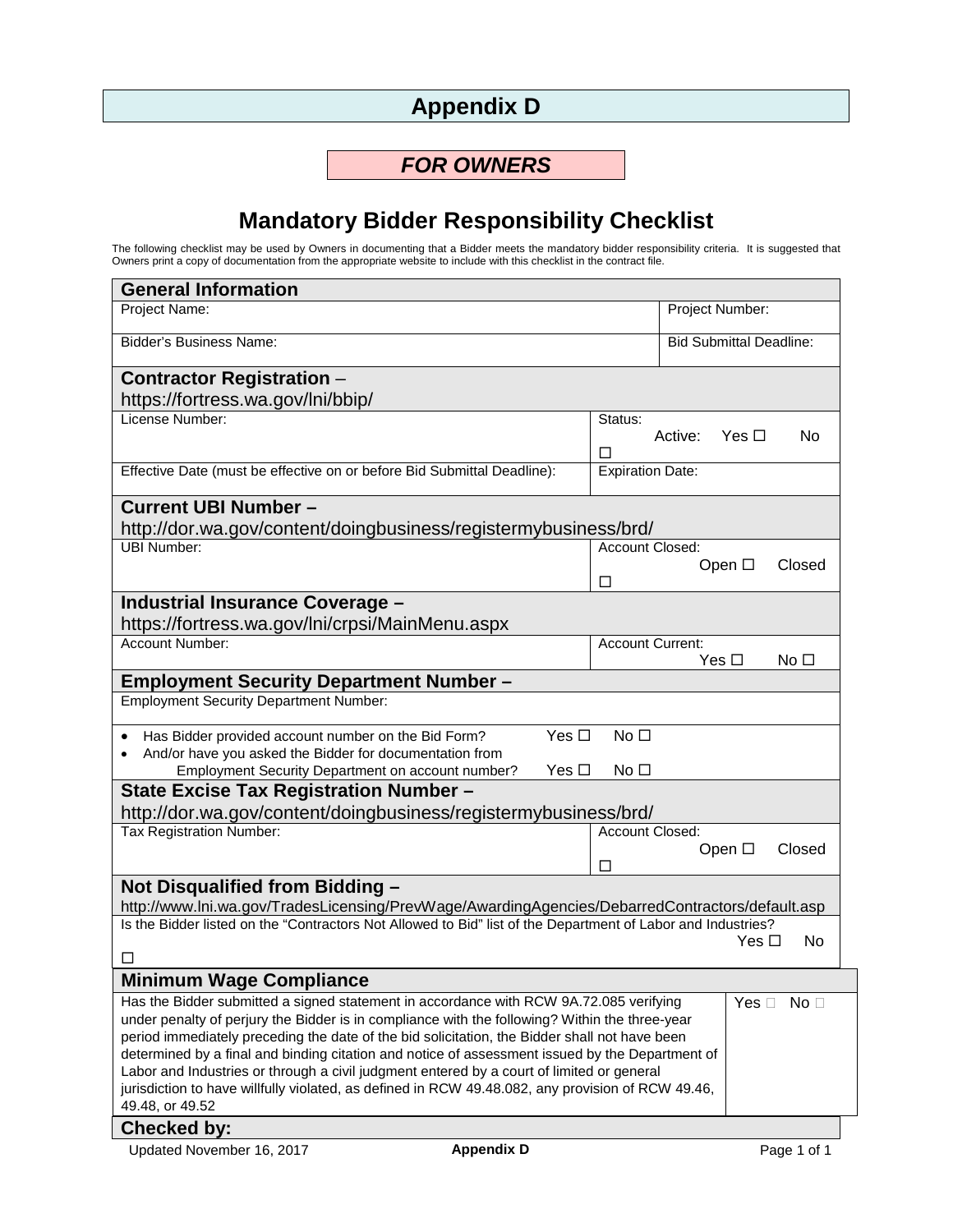| Name of Employee: |  |  |
|-------------------|--|--|
|                   |  |  |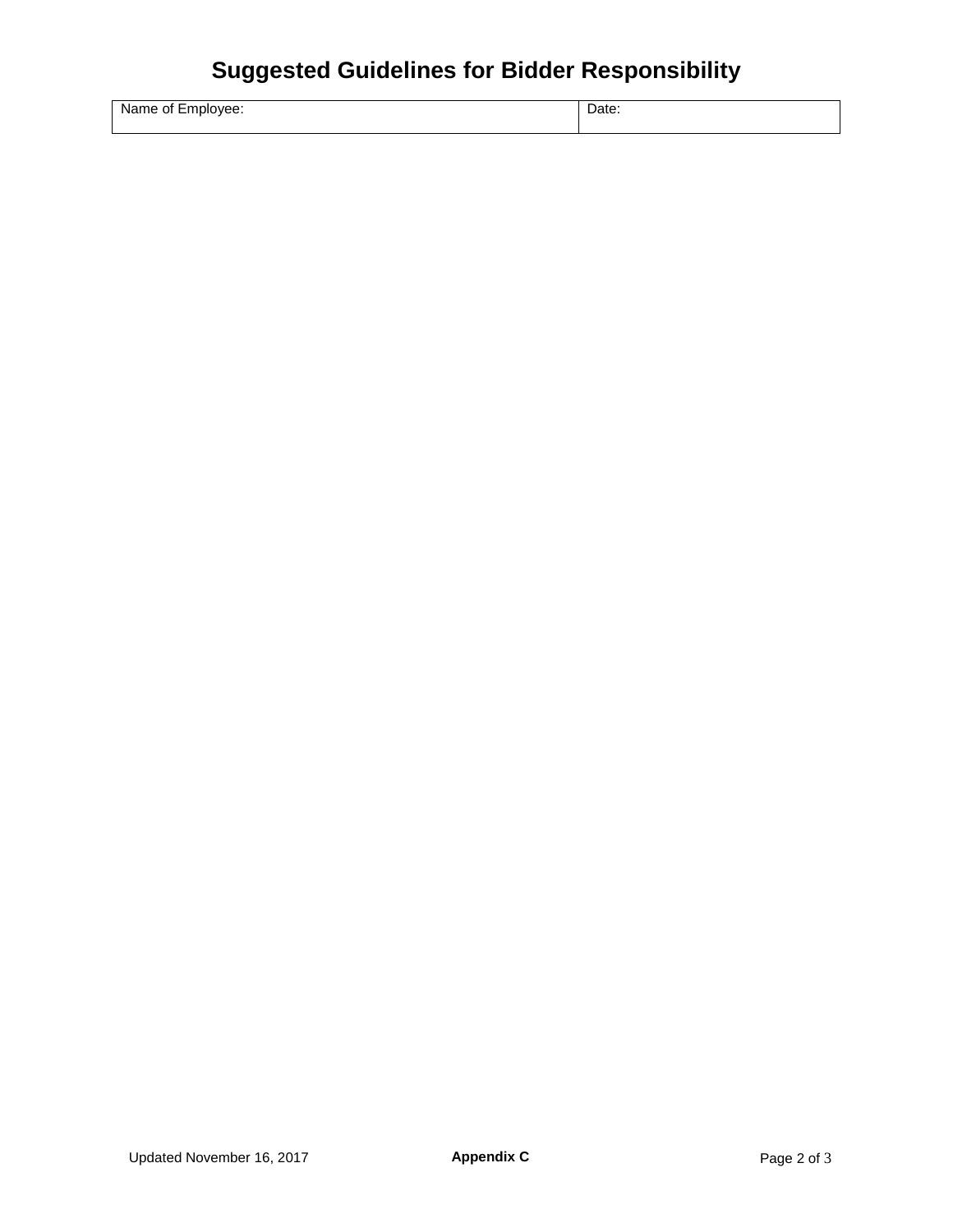# **Appendix E**

### *FOR CONTRACTORS AND SUBCONTRACTORS*

#### **Subcontractor Responsibility Checklist**

<span id="page-32-0"></span>The following checklist may be used by Contractors and Subcontractors in documenting that a subcontractor of any tier meets the subcontractor responsibility criteria. It is suggested that Contractors and Subcontractors print a copy of documentation from the appropriate website to include with this checklist in their contract file.

| <b>General Information</b>                                                                                                                                                                                                                                                                |                                                                                                                                                                                                                                                                                                               |                                                         |  |  |
|-------------------------------------------------------------------------------------------------------------------------------------------------------------------------------------------------------------------------------------------------------------------------------------------|---------------------------------------------------------------------------------------------------------------------------------------------------------------------------------------------------------------------------------------------------------------------------------------------------------------|---------------------------------------------------------|--|--|
| Project Name:                                                                                                                                                                                                                                                                             |                                                                                                                                                                                                                                                                                                               | Project Number:                                         |  |  |
| Subcontractor's Business Name:                                                                                                                                                                                                                                                            |                                                                                                                                                                                                                                                                                                               | <b>Subcontract Execution Date:</b>                      |  |  |
| <b>Contractor Registration -</b>                                                                                                                                                                                                                                                          |                                                                                                                                                                                                                                                                                                               |                                                         |  |  |
| https://fortress.wa.gov/lni/bbip/                                                                                                                                                                                                                                                         |                                                                                                                                                                                                                                                                                                               |                                                         |  |  |
| License Number:                                                                                                                                                                                                                                                                           |                                                                                                                                                                                                                                                                                                               | Status:<br>Active:<br>Yes $\Box$<br>No □                |  |  |
| Effective Date (must be effective on or before Subcontract Bid Submittal Deadline):                                                                                                                                                                                                       |                                                                                                                                                                                                                                                                                                               | <b>Expiration Date:</b>                                 |  |  |
| <b>Current UBI Number -</b><br>http://dor.wa.gov/content/doingbusiness/registermybusiness/brd/                                                                                                                                                                                            |                                                                                                                                                                                                                                                                                                               |                                                         |  |  |
| <b>UBI Number:</b>                                                                                                                                                                                                                                                                        |                                                                                                                                                                                                                                                                                                               | Account Closed:                                         |  |  |
|                                                                                                                                                                                                                                                                                           |                                                                                                                                                                                                                                                                                                               | Open □<br>$Closed$ $\square$                            |  |  |
| <b>Industrial Insurance Coverage -</b><br>https://fortress.wa.gov/lni/crpsi/MainMenu.aspx                                                                                                                                                                                                 |                                                                                                                                                                                                                                                                                                               |                                                         |  |  |
| <b>Account Number:</b>                                                                                                                                                                                                                                                                    |                                                                                                                                                                                                                                                                                                               | <b>Account Current:</b>                                 |  |  |
|                                                                                                                                                                                                                                                                                           |                                                                                                                                                                                                                                                                                                               | $Yes \Box$<br>No <sub>1</sub>                           |  |  |
| <b>Employment Security Department Number -</b>                                                                                                                                                                                                                                            |                                                                                                                                                                                                                                                                                                               |                                                         |  |  |
| <b>Employment Security Department Number:</b>                                                                                                                                                                                                                                             |                                                                                                                                                                                                                                                                                                               |                                                         |  |  |
| Has Subcontractor provided account number on the Bid Form?<br>$\bullet$                                                                                                                                                                                                                   | Yes $\square$                                                                                                                                                                                                                                                                                                 | No <sub>1</sub>                                         |  |  |
| And/or have you asked the Subcontractor for documentation from<br>٠                                                                                                                                                                                                                       |                                                                                                                                                                                                                                                                                                               |                                                         |  |  |
| Employment Security Department on account number?                                                                                                                                                                                                                                         | Yes $\square$                                                                                                                                                                                                                                                                                                 | No <sub>1</sub>                                         |  |  |
| State Excise Tax Registration Number -                                                                                                                                                                                                                                                    |                                                                                                                                                                                                                                                                                                               |                                                         |  |  |
| http://dor.wa.gov/content/doingbusiness/registermybusiness/brd/                                                                                                                                                                                                                           |                                                                                                                                                                                                                                                                                                               |                                                         |  |  |
| Tax Registration Number:                                                                                                                                                                                                                                                                  |                                                                                                                                                                                                                                                                                                               | Account Closed:<br>Open $\square$<br>$Closed$ $\square$ |  |  |
| Not Disqualified from Bidding -                                                                                                                                                                                                                                                           |                                                                                                                                                                                                                                                                                                               |                                                         |  |  |
|                                                                                                                                                                                                                                                                                           |                                                                                                                                                                                                                                                                                                               |                                                         |  |  |
| http://www.lni.wa.gov/TradesLicensing/PrevWage/AwardingAgencies/DebarredContractors/defa<br>ult.asp                                                                                                                                                                                       |                                                                                                                                                                                                                                                                                                               |                                                         |  |  |
| Is the Subcontractor listed on the "Contractors Not Allowed to Bid" list of the Department of Labor and Industries?                                                                                                                                                                       |                                                                                                                                                                                                                                                                                                               | Yes $\Box$<br>No □                                      |  |  |
| <b>Minimum Wage Compliance</b>                                                                                                                                                                                                                                                            |                                                                                                                                                                                                                                                                                                               |                                                         |  |  |
|                                                                                                                                                                                                                                                                                           | Has the Subcontractor submitted a signed statement in accordance with RCW 9A.72.085 verifying under penalty of perjury the<br>Yes $\square$<br>Subcontractor is in compliance with the following? Within the three-year period immediately preceding the date of the bid solicitation, the<br>No <sub>1</sub> |                                                         |  |  |
| Subcontractor shall not have been determined by a final and binding citation and notice of assessment issued by the Department of Labor<br>and Industries or through a civil judgment entered by a court of limited or general jurisdiction to have willfully violated, as defined in RCW |                                                                                                                                                                                                                                                                                                               |                                                         |  |  |
| 49.48.082, any provision of RCW 49.46, 49.48, or 49.52                                                                                                                                                                                                                                    |                                                                                                                                                                                                                                                                                                               |                                                         |  |  |
| <b>Contractor Licenses -</b>                                                                                                                                                                                                                                                              |                                                                                                                                                                                                                                                                                                               |                                                         |  |  |
| https://fortress.wa.gov/lni/bbip/                                                                                                                                                                                                                                                         |                                                                                                                                                                                                                                                                                                               |                                                         |  |  |
| If required by RCW 19.28, does the<br>Electrical:<br>If required by RCW 70.87, does the<br>Elevator:                                                                                                                                                                                      |                                                                                                                                                                                                                                                                                                               |                                                         |  |  |
| Subcontractor have an Electrical Contractor's License?<br>Subcontractor have an Elevator Contractor's License?<br>Yes $\square$<br>No <sub>1</sub><br>No <sub>1</sub><br>Yes $\Box$                                                                                                       |                                                                                                                                                                                                                                                                                                               |                                                         |  |  |
| <b>Checked by:</b>                                                                                                                                                                                                                                                                        |                                                                                                                                                                                                                                                                                                               |                                                         |  |  |
| Name of Employee:                                                                                                                                                                                                                                                                         |                                                                                                                                                                                                                                                                                                               | Date:                                                   |  |  |
|                                                                                                                                                                                                                                                                                           |                                                                                                                                                                                                                                                                                                               |                                                         |  |  |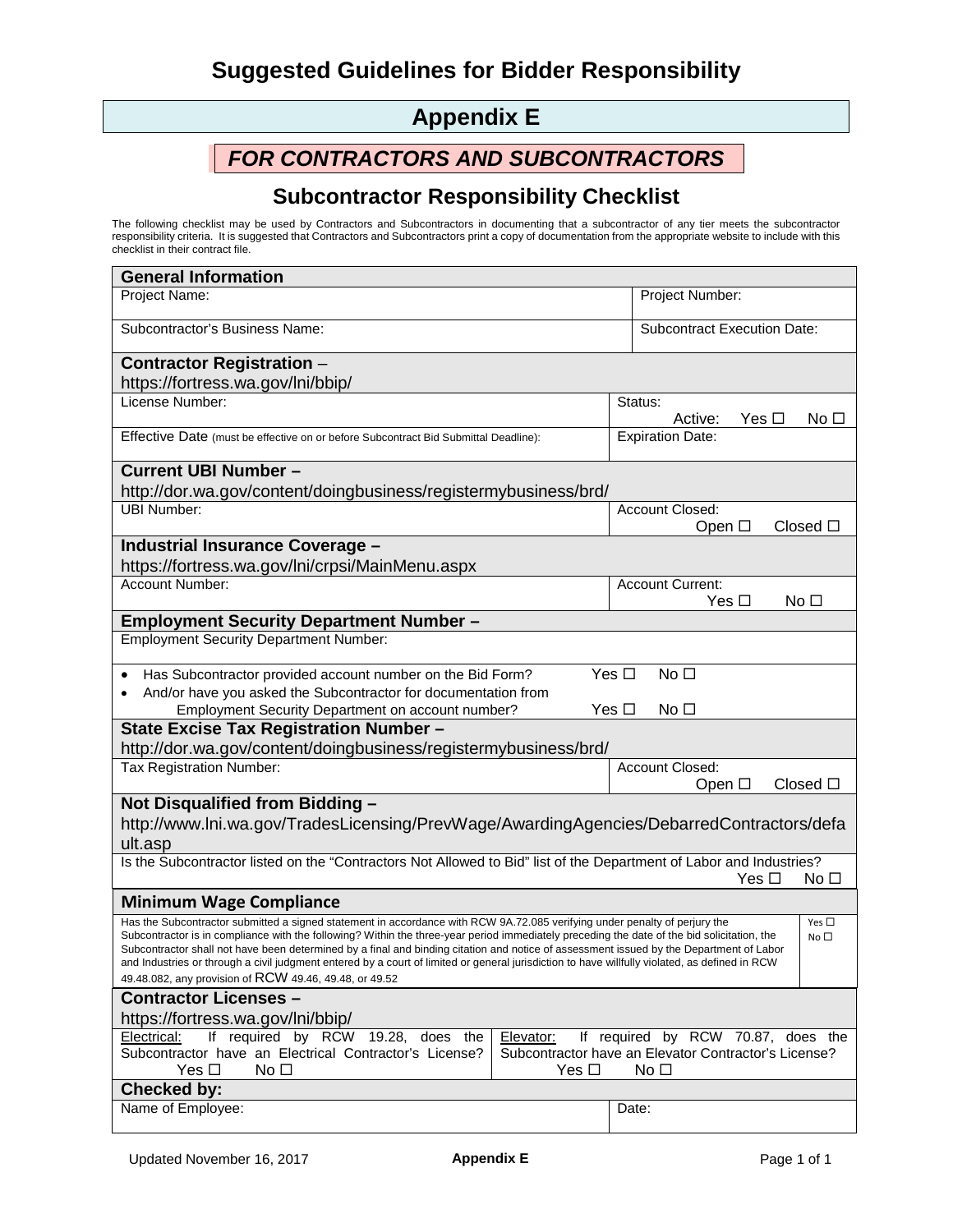# **Appendix F**

### *CHECKLIST FOR DEVELOPING SUPPLEMENTAL BIDDER RESPONSIBILITY CRITERIA*

It is recommended that Owners review and complete the Checklist for Developing Supplemental Bidder Responsibility for each project on which the criteria are applied. The Checklist may also be accessed at [www.mpurdy.com/resources.](http://www.mpurdy.com/resources)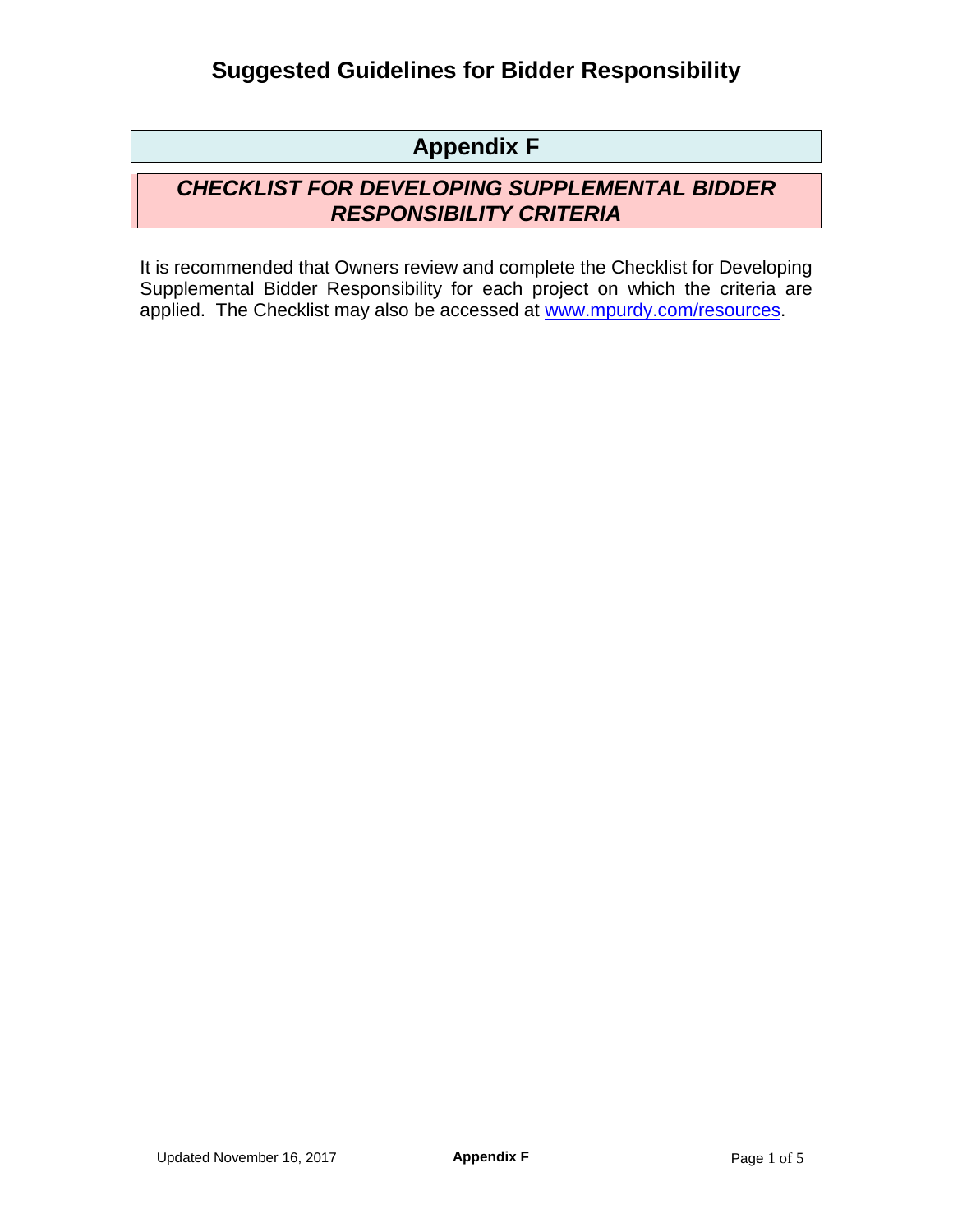| (206) 762-2699 (office)<br>(206) 295-1464 (cell) | PO Box 46181<br>Seattle, WA 98146 |
|--------------------------------------------------|-----------------------------------|
| mpurdy@mpurdy.com<br>www.mpurdy.com              |                                   |

#### **Checklist for Developing Supplemental Bidder Responsibility Criteria**

| No.            | Description                                                                                                                                                                                                                                                                                                                                                                                                                                                                                          |
|----------------|------------------------------------------------------------------------------------------------------------------------------------------------------------------------------------------------------------------------------------------------------------------------------------------------------------------------------------------------------------------------------------------------------------------------------------------------------------------------------------------------------|
| 1              | Appropriateness: Why do you think Supplemental Bidder Responsibility Criteria<br>are appropriate for this project? What are the risks to the project if you don't<br>include Criteria?                                                                                                                                                                                                                                                                                                               |
| $\overline{2}$ | Suggested Guidelines: Have you reviewed the Suggested<br>Yes<br>No<br>Guidelines for Bidder Responsibility published by the Capital<br>Projects Advisory Review Board (CPARB)<br>(http://www.ga.wa.gov/CPARB/index.html)?                                                                                                                                                                                                                                                                            |
| 3              | Details of Criteria: Based on the project, what types of criteria are important?<br>Contractor's experience in similar type of work (must be defined)<br>Experience of contractor's key personnel<br>Contractor's and their key personnel's experience<br>Number of years of experience of the contractor<br>Dollar size of previous projects completed by the contractor<br>Specialty subcontractor qualifications<br>Criteria from CPARB's Suggested Guidelines for Bidder Responsibility<br>Other |
| 4              | Reasons: Describe your reasons for including the specific Criteria you have<br>included in the bidding documents? Be specific. For example, if you have asked<br>for 4 years of experience, describe why 4 years is the appropriate number of<br>years and how you arrived at your conclusion.                                                                                                                                                                                                       |
|                | © 2010 Michael E. Purdy Associates, LLC<br>www.mpurdy.com                                                                                                                                                                                                                                                                                                                                                                                                                                            |



Updated November 16, 2017 **Appendix F** Page 2 of 5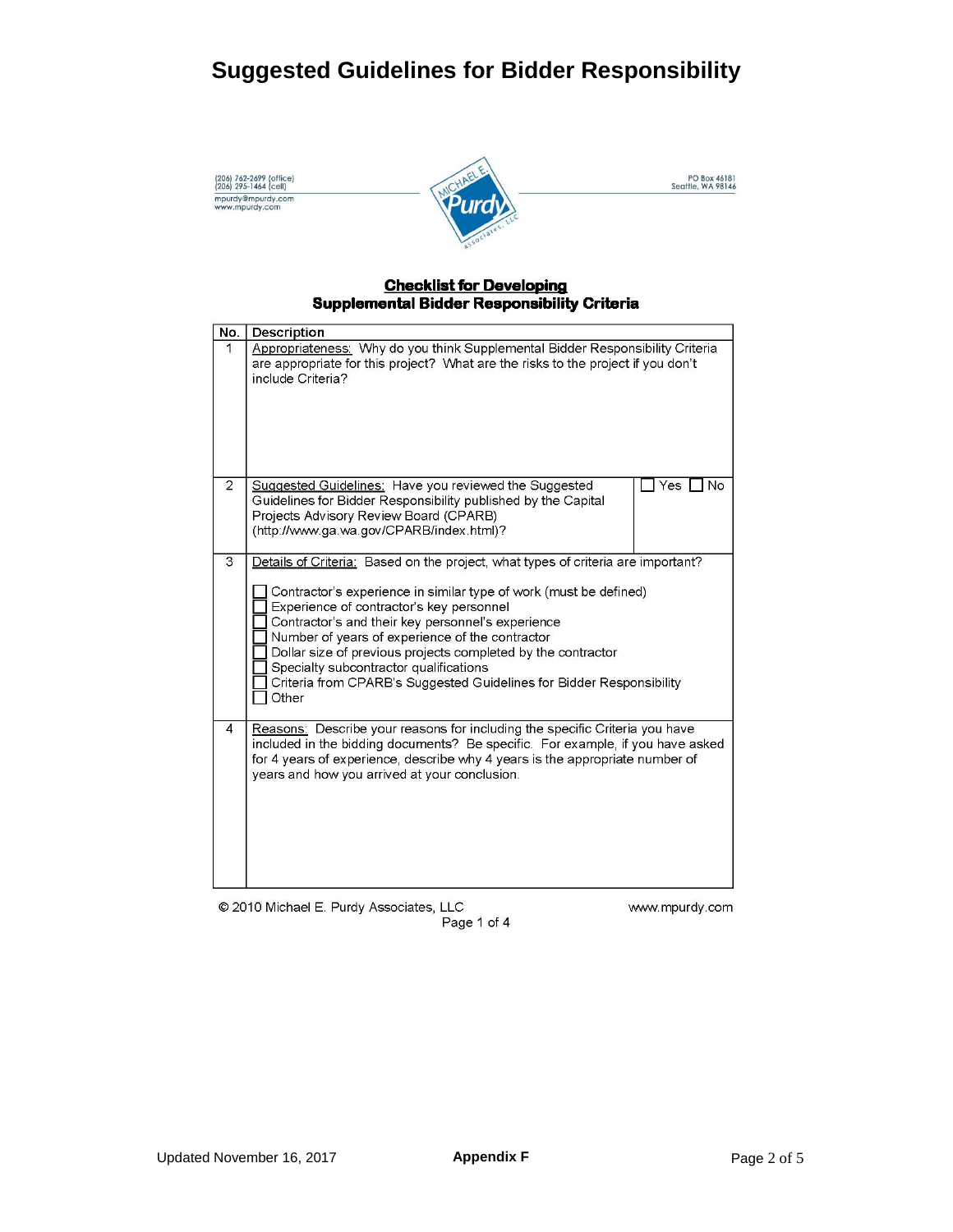#### **Checklist for Developing Supplemental Bidder Responsibility Criteria**

| 5              | References: Have you described how references will be used in $\Box$ Yes $\Box$ No                                                                                                |                                |  |  |
|----------------|-----------------------------------------------------------------------------------------------------------------------------------------------------------------------------------|--------------------------------|--|--|
|                | validating the Documentation submitted and in evaluating<br>whether the bidder is responsible?                                                                                    |                                |  |  |
| 6              |                                                                                                                                                                                   |                                |  |  |
|                | Relevancy: On a scale of 1 to 10, with 10 being the most relevant, rate the<br>relevancy of the Supplemental Bidder Responsibility Criteria you have developed<br>to the project. |                                |  |  |
|                | $1 \square$ $2 \square$ $3 \square$ $4 \square$ $5 \square$ $6 \square$ $7 \square$ $8 \square$ $9 \square$ $10 \square$                                                          |                                |  |  |
|                | Provide an explanation for why you have rated the Criteria as you have, and<br>describe in detail how the Criteria are "Relevant" to the project.                                 |                                |  |  |
|                |                                                                                                                                                                                   |                                |  |  |
| $\overline{7}$ | Project Criteria: Have you included project-specific<br>Supplemental Bidder Responsibility Criteria in the bidding<br>documents?                                                  | TYes □ No                      |  |  |
| 8              | Generic Criteria: Have you included any generic Supplemental<br>Bidder Responsibility Criteria in the bidding documents?                                                          | $\Box$ Yes $\Box$<br><b>No</b> |  |  |
| 9              | Documentation: Have you included a list of the documentation<br>that must be submitted by the bidder to demonstrate they meet<br>the Criteria?                                    | $\Box$ Yes $\Box$ No           |  |  |
| 10             | Relevance of Documentation: Is there a one-to-one<br>correspondence between the Criteria and the Documentation to<br>be submitted?                                                | $\Box$ Yes $\Box$ No           |  |  |
| 11             | Deadline for Submittal: Do the bidding documents include the<br>length of time after the bid submittal deadline the bidder has to<br>submit the Documentation?                    | $\Box$ Yes $\Box$ No           |  |  |
| 12             | Deadline for Appeal: Do the bidding documents include how<br>long the bidder has to appeal after being notified they are not a<br>responsible bidder?                             | $\Box$ Yes $\lceil$<br>∩ No    |  |  |

@ 2010 Michael E. Purdy Associates, LLC Page 2 of 4 www.mpurdy.com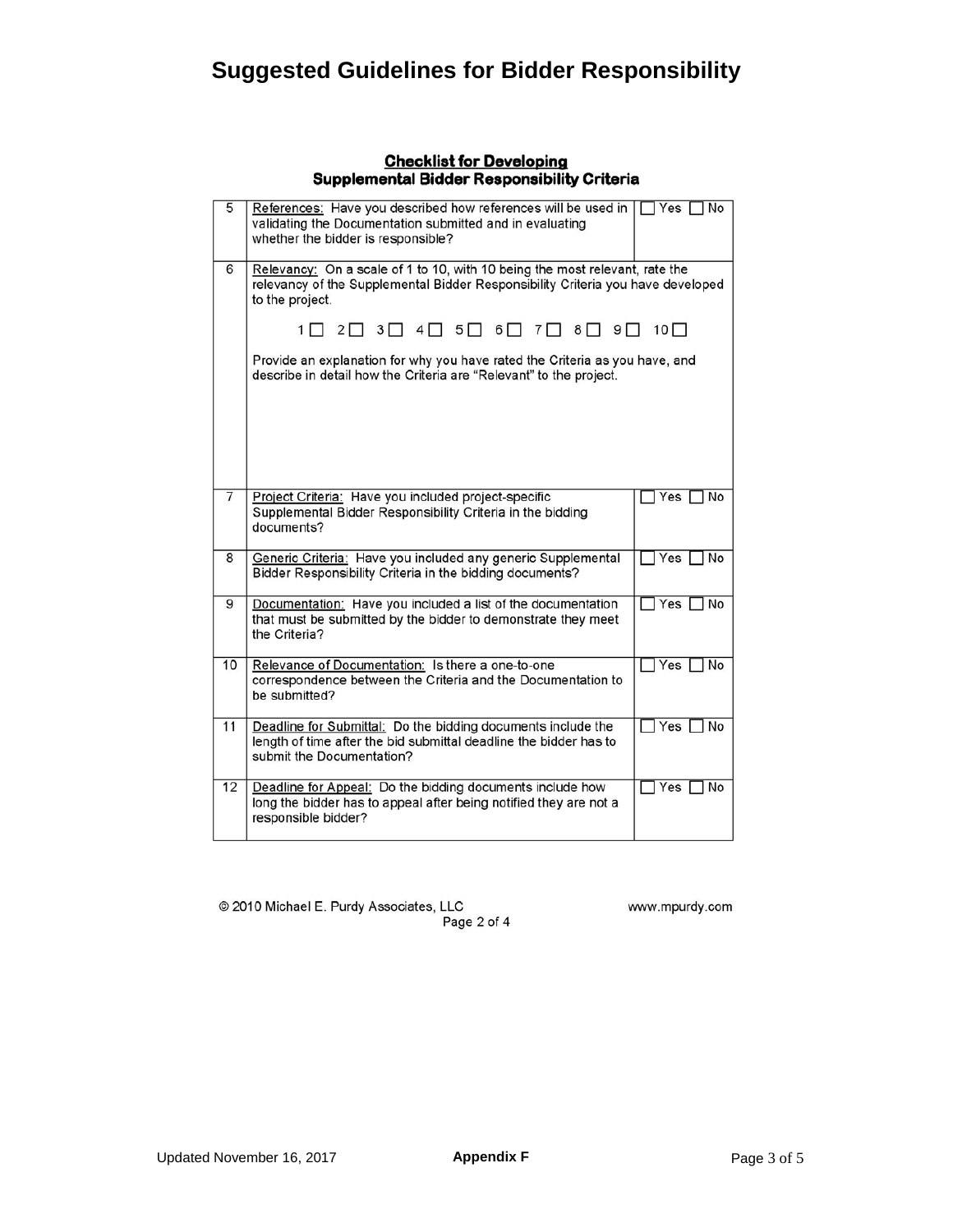| 13 | Research: What market research have you done to validate which bidders meet<br>the Supplemental Bidder Responsibility Criteria?                                                                                                                                                                                             |          |
|----|-----------------------------------------------------------------------------------------------------------------------------------------------------------------------------------------------------------------------------------------------------------------------------------------------------------------------------|----------|
| 14 | Bidding Pool: How many bidders will meet the criteria?                                                                                                                                                                                                                                                                      |          |
| 15 | Potential Bidders: What are the names of the bidders who will meet the Criteria?                                                                                                                                                                                                                                            |          |
| 16 | Bidding Pool Analysis: On a scale of 1 to 10, with 10 being the most restrictive of<br>the bidding pool, rate how restrictive you think the Supplemental Bidder<br>Responsibility Criteria are?<br>$1 \square$ $2 \square$ $3 \square$ $4 \square$ $5 \square$ $6 \square$ $7 \square$ $8 \square$ $9 \square$ $10 \square$ |          |
| 17 | Non-Complying Bidders: What are the names of the bidders who will probably<br>not meet the Criteria?                                                                                                                                                                                                                        |          |
| 18 | Protesters: Do you think any bidders may protest the Criteria?<br>If yes, what would be their likely basis of protest?                                                                                                                                                                                                      | Yes   No |
| 19 | Bid Protest Risk: On a scale of 1 to 10, with 10 being the highest risk, what do<br>you thing the risk is of a bid protest with the Supplemental Bidder Responsibility<br>Criteria you have developed?<br>$1 \square$ $2 \square$ $3 \square$ $4 \square$ $5 \square$ $6 \square$ $7 \square$<br>8 9 1<br>$10\Box$          |          |
|    | Do you think your Criteria are defensible if your agency was taken to court?<br>Why?                                                                                                                                                                                                                                        |          |
|    |                                                                                                                                                                                                                                                                                                                             |          |

#### **Checklist for Developing Supplemental Bidder Responsibility Criteria**

@ 2010 Michael E. Purdy Associates, LLC Page 3 of 4 www.mpurdy.com